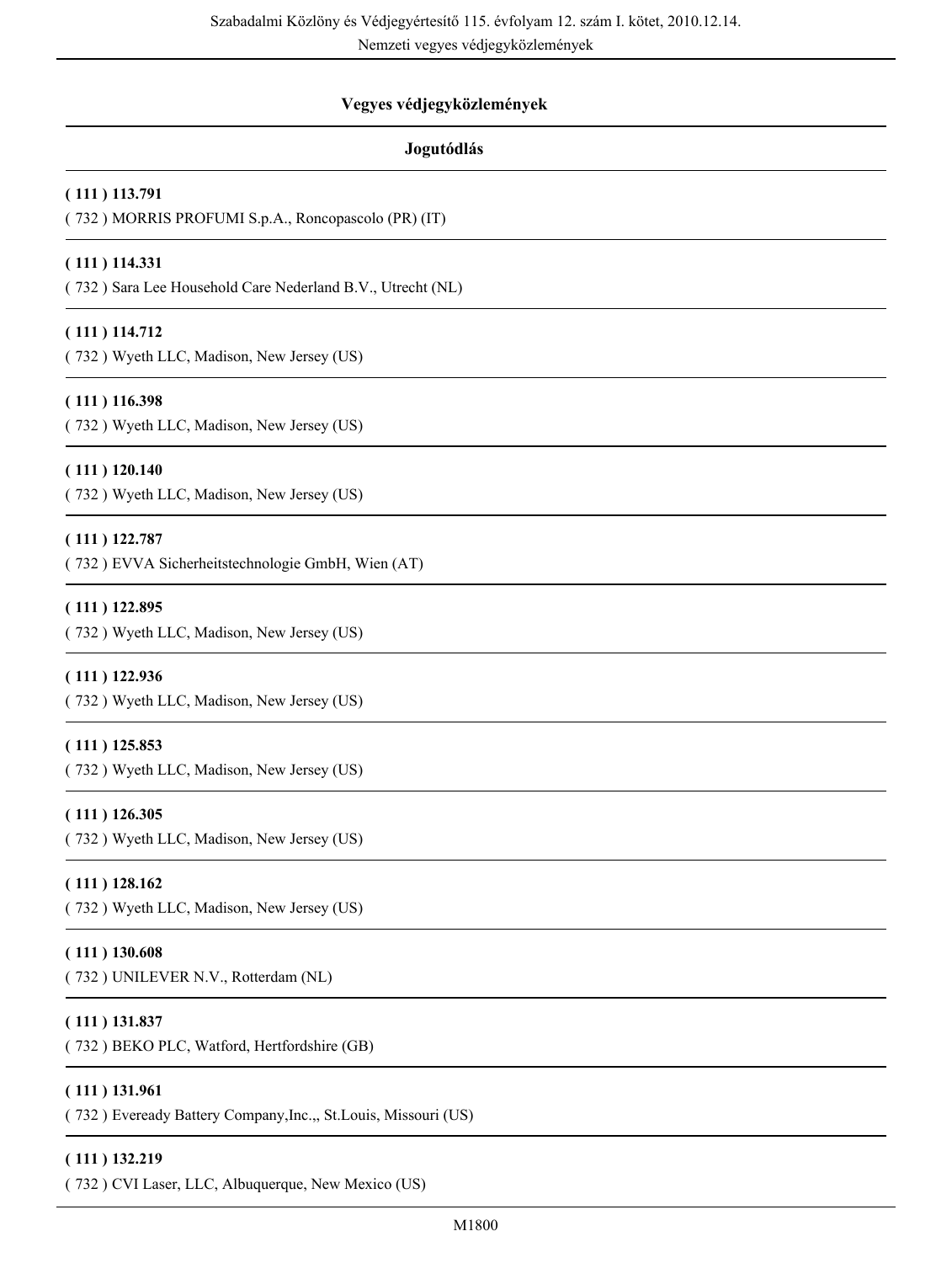# **( 111 ) 134.151**

( 732 ) Eli Lilly Export S.A., Vernier/Geneva (CH)

# **( 111 ) 135.066**

( 732 ) DiaSorin S.p.A., Saluggia (Vercelli) (IT)

#### **( 111 ) 136.395**

( 732 ) Nevica IP Limited, Shirebrook (GB)

### **( 111 ) 136.422**

( 732 ) Wyeth LLC, Madison, New Jersey (US)

#### **( 111 ) 136.423**

( 732 ) Wyeth LLC, Madison, New Jersey (US)

#### **( 111 ) 136.677**

( 732 ) FrieslandCampina Hungária Kereskedelmi és Termelő Zrt., Debrecen (HU)

#### **( 111 ) 136.816**

( 732 ) Wyeth LLC, Madison, New Jersey (US)

#### **( 111 ) 136.821**

( 732 ) Wyeth LLC, Madison, New Jersey (US)

#### **( 111 ) 136.831**

( 732 ) Wyeth LLC, Madison, New Jersey (US)

#### **( 111 ) 136.832**

( 732 ) Wyeth LLC, Madison, New Jersey (US)

#### **( 111 ) 137.044**

( 732 ) Wyeth LLC, Madison, New Jersey (US)

#### **( 111 ) 137.045**

( 732 ) Wyeth LLC, Madison, New Jersey (US)

#### **( 111 ) 137.265**

( 732 ) Wyeth LLC, Madison, New Jersey (US)

#### **( 111 ) 140.026**

( 732 ) Master Lock Company LLC, Wisconsin (US)

#### **( 111 ) 141.326**

( 732 ) Eli Lilly Export S.A., Vernier/Geneva (CH)

#### **( 111 ) 141.468**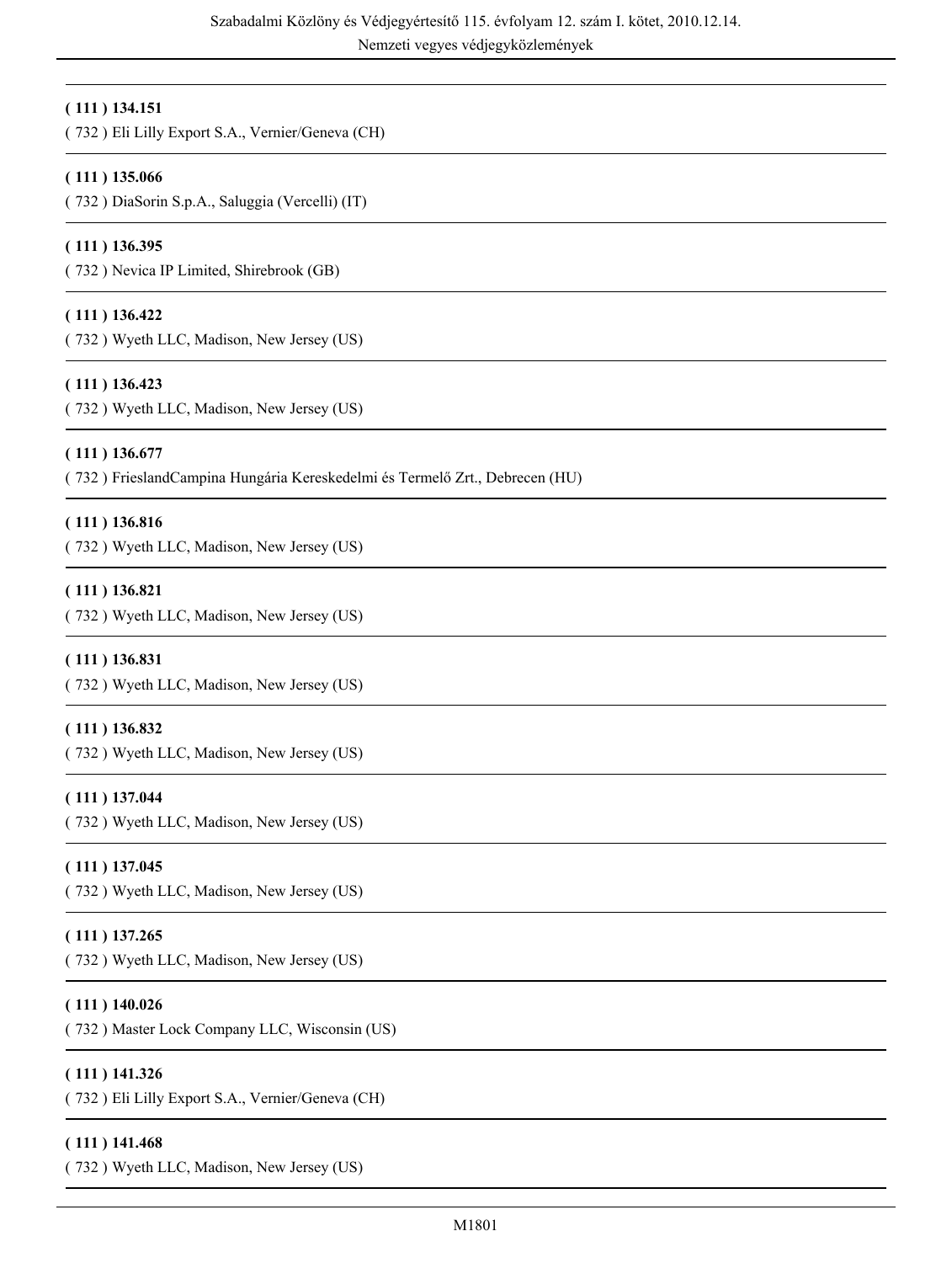# **( 111 ) 141.469**

( 732 ) Wyeth LLC, Madison, New Jersey (US)

# **( 111 ) 141.699**

( 732 ) Wyeth LLC, Madison, New Jersey (US)

# **( 111 ) 141.752**

( 732 ) Wyeth LLC, Madison, New Jersey (US)

# **( 111 ) 141.753**

( 732 ) Wyeth LLC, Madison, New Jersey (US)

# **( 111 ) 141.754**

( 732 ) Wyeth LLC, Madison, New Jersey (US)

# **( 111 ) 141.879**

( 732 ) Wyeth LLC, Madison, New Jersey (US)

# **( 111 ) 143.026**

( 732 ) GIRASOLE S.R.L., Milano (IT)

# **( 111 ) 143.170**

( 732 ) MALAVELLA SL, Caldes de Malavella, Girona (ES)

# **( 111 ) 143.190**

( 732 ) GIRASOLE S.R.L., Milano (IT)

#### **( 111 ) 144.786**

( 732 ) Wyeth LLC, Madison, New Jersey (US)

# **( 111 ) 144.787**

( 732 ) Wyeth LLC, Madison, New Jersey (US)

#### **( 111 ) 144.788**

( 732 ) Wyeth LLC, Madison, New Jersey (US)

# **( 111 ) 145.479**

( 732 ) Wyeth LLC, Madison, New Jersey (US)

# **( 111 ) 145.633**

( 732 ) Wyeth LLC, Madison, New Jersey (US)

# **( 111 ) 145.647**

( 732 ) Wyeth LLC, Madison, New Jersey (US)

#### **( 111 ) 145.657**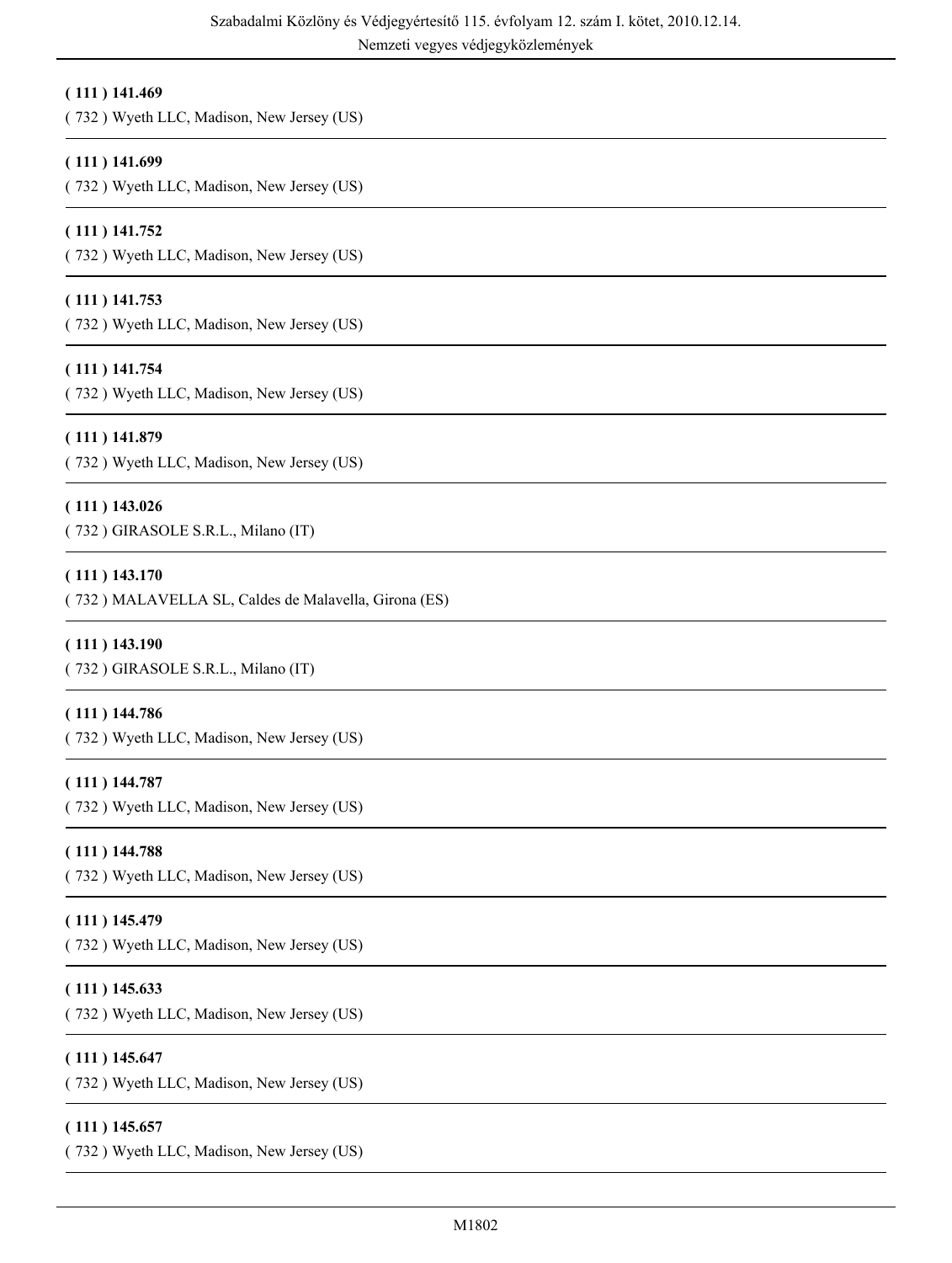#### **( 111 ) 145.687**

( 732 ) Wyeth LLC, Madison, New Jersey (US)

#### **( 111 ) 146.549**

( 732 ) Bank of America Corporation, Charlotte, North Carolina (US)

#### **( 111 ) 146.550**

( 732 ) Bank of America Corporation, Charlotte, North Carolina (US)

#### **( 111 ) 148.072**

( 732 ) DiaSorin S.p.A., Saluggia (Vercelli) (IT)

#### **( 111 ) 148.104**

( 732 ) E.A. Cosmetics Distributions GmbH, Kircheim b. München (GE)

#### **( 111 ) 148.667**

( 732 ) Eli Lilly Export S.A., Vernier/Geneva (CH)

#### **( 111 ) 148.679**

( 732 ) Kasuba Henrietta, Budapest (HU)

#### **( 111 ) 148.863**

( 732 ) Limited Stores, LLC, New Albany, Ohio (US)

#### **( 111 ) 149.205**

( 732 ) Wyeth LLC, Madison, New Jersey (US)

#### **( 111 ) 151.792**

( 732 ) Bank of America Corporation, Charlotte, North Carolina (US)

#### **( 111 ) 152.002**

( 732 ) Bank of America Corporation, Charlotte, North Carolina (US)

#### **( 111 ) 155.071**

( 732 ) Wyeth LLC, Madison, New Jersey (US)

# **( 111 ) 155.094**

( 732 ) Wyeth LLC, Madison, New Jersey (US)

# **( 111 ) 156.157**

( 732 ) ONY, Inc. (New York állam törvényei szerint működő vállalat), Amherst, New York (US)

#### **( 111 ) 156.505**

( 732 ) Wyeth LLC, Madison, New Jersey (US)

#### **( 111 ) 156.507**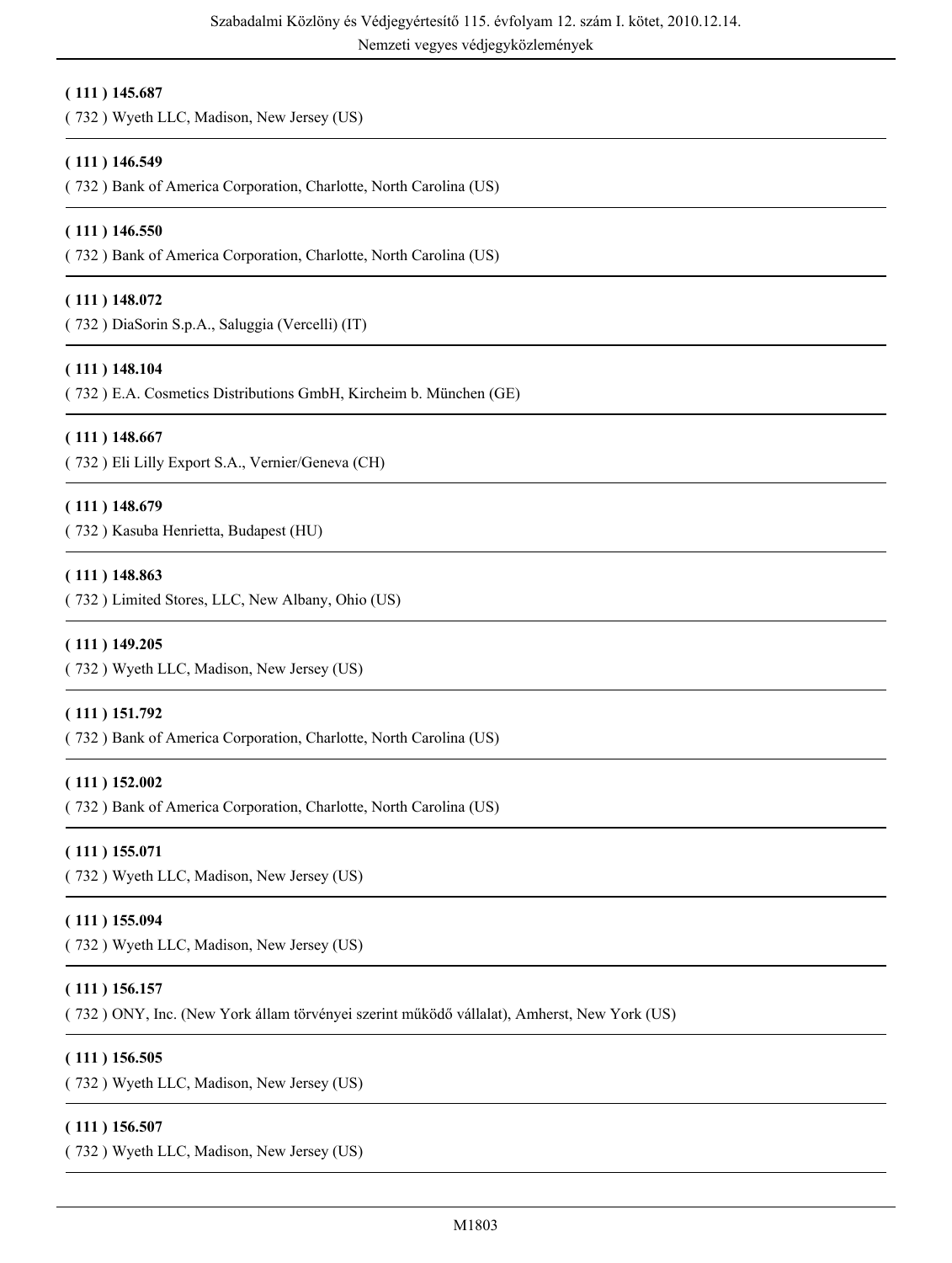# **( 111 ) 156.789**

( 732 ) Wyeth LLC, Madison, New Jersey (US)

# **( 111 ) 157.030**

( 732 ) Wyeth LLC, Madison, New Jersey (US)

### **( 111 ) 158.568**

( 732 ) Wyeth LLC, Madison, New Jersey (US)

#### **( 111 ) 159.623**

( 732 ) Wyeth LLC, Madison, New Jersey (US)

# **( 111 ) 159.724**

( 732 ) Wyeth LLC, Madison, New Jersey (US)

#### **( 111 ) 160.917**

( 732 ) Spektrum-TV Zrt., Budapest (HU)

#### **( 111 ) 161.074**

( 732 ) Spektrum-TV Zrt., Budapest (HU)

#### **( 111 ) 161.941**

( 732 ) Wyeth LLC, Madison, New Jersey (US)

#### **( 111 ) 162.249**

( 732 ) StepStone GmbH, Berlin (DE)

#### **( 111 ) 162.615**

( 732 ) Wyeth LLC, Madison, New Jersey (US)

# **( 111 ) 162.946**

( 732 ) TEVA Magyarország Gyógyszerforgalmazó Zrt., Gödöllő (HU)

#### **( 111 ) 162.948**

( 732 ) TEVA Magyarország Gyógyszerforgalmazó Zrt., Gödöllő (HU)

#### **( 111 ) 162.950**

( 732 ) TEVA Magyarország Gyógyszerforgalmazó Zrt., Gödöllő (HU)

# **( 111 ) 163.147**

( 732 ) Wyeth LLC, Madison, New Jersey (US)

#### **( 111 ) 163.522**

( 732 ) GUANGDONG PRB BIO-TECH CO., LTD., Xiaolan Town, Zhongshan (CN)

#### **( 111 ) 164.593**

( 732 ) KFKI Rendszerintegrációs Zrt., Budapest (HU)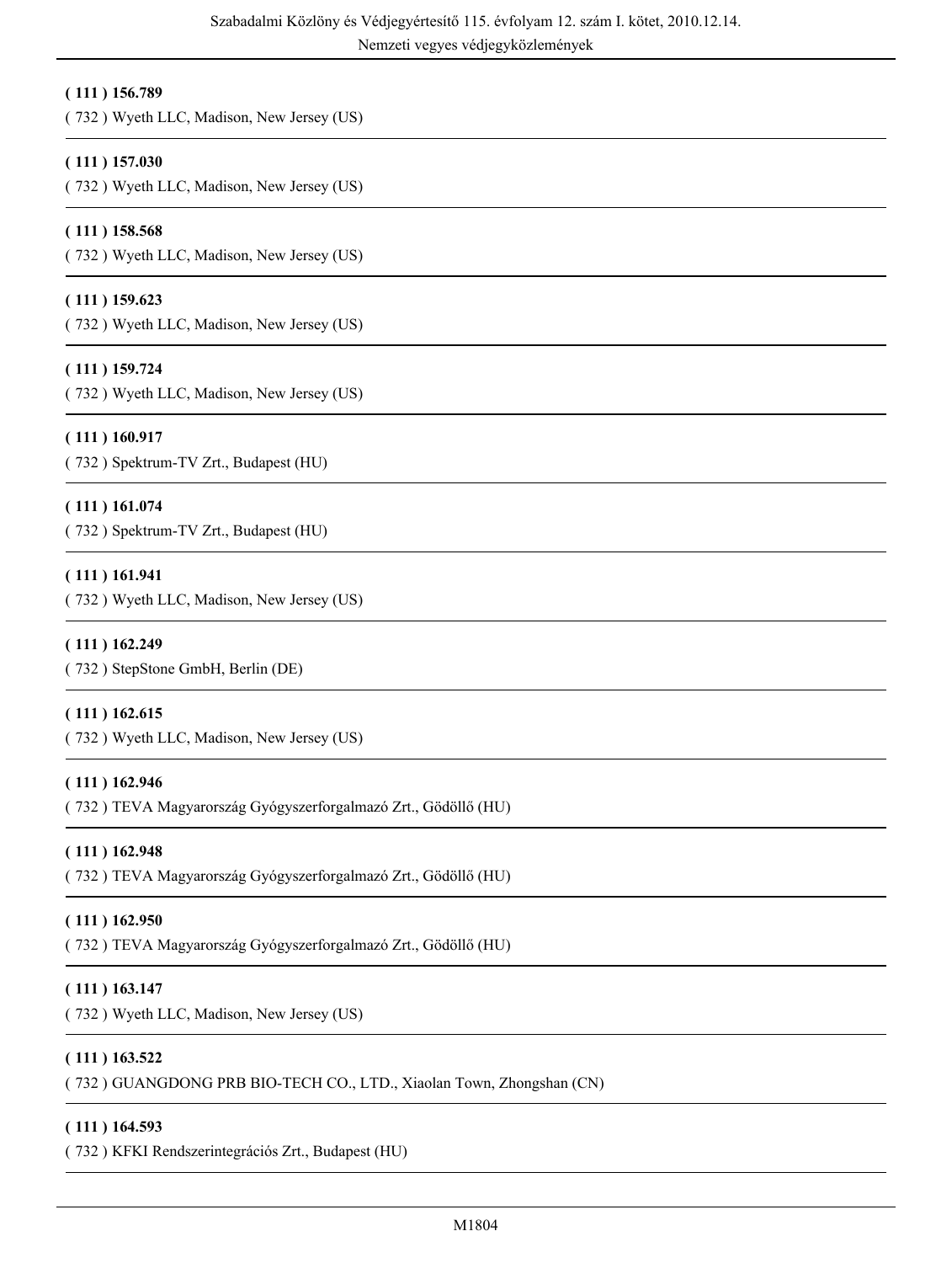# **( 111 ) 165.922**

( 732 ) Wyeth LLC, Madison, New Jersey (US)

# **( 111 ) 165.924**

( 732 ) Wyeth LLC, Madison, New Jersey (US)

# **( 111 ) 166.202**

( 732 ) Almirall Hermal GmbH, Reinbek (DE)

# **( 111 ) 166.354**

( 732 ) FOLTIN GLOBE Kereskedelmi Korlátolt Felelősségű Társaság, Budapest (HU)

# **( 111 ) 166.664**

( 732 ) Wyeth LLC, Madison, New Jersey (US)

# **( 111 ) 166.992**

( 732 ) StepStone GmbH, Berlin (DE)

# **( 111 ) 167.111**

( 732 ) Eli Lilly Export S.A., Vernier/Geneva (CH)

# **( 111 ) 167.327**

( 732 ) SÁ-VA Drink Kft., Nyárlőrinc (HU)

# **( 111 ) 167.492**

( 732 ) Wyeth LLC, Madison, New Jersey (US)

# **( 111 ) 167.641**

( 732 ) Royal Tokaji Borászati Zrt., Mád (HU)

# **( 111 ) 167.867**

( 732 ) Wyeth LLC, Madison, New Jersey (US)

# **( 111 ) 168.188**

( 732 ) SÁ-VA Drink Kft., Nyárlőrinc (HU)

# **( 111 ) 168.334**

( 732 ) Royal Tokaji Borászati Zrt., Mád (HU)

# **( 111 ) 168.667**

( 732 ) Wyeth LLC, Madison, New Jersey (US)

# **( 111 ) 168.668**

( 732 ) Wyeth LLC, Madison, New Jersey (US)

# **( 111 ) 168.669**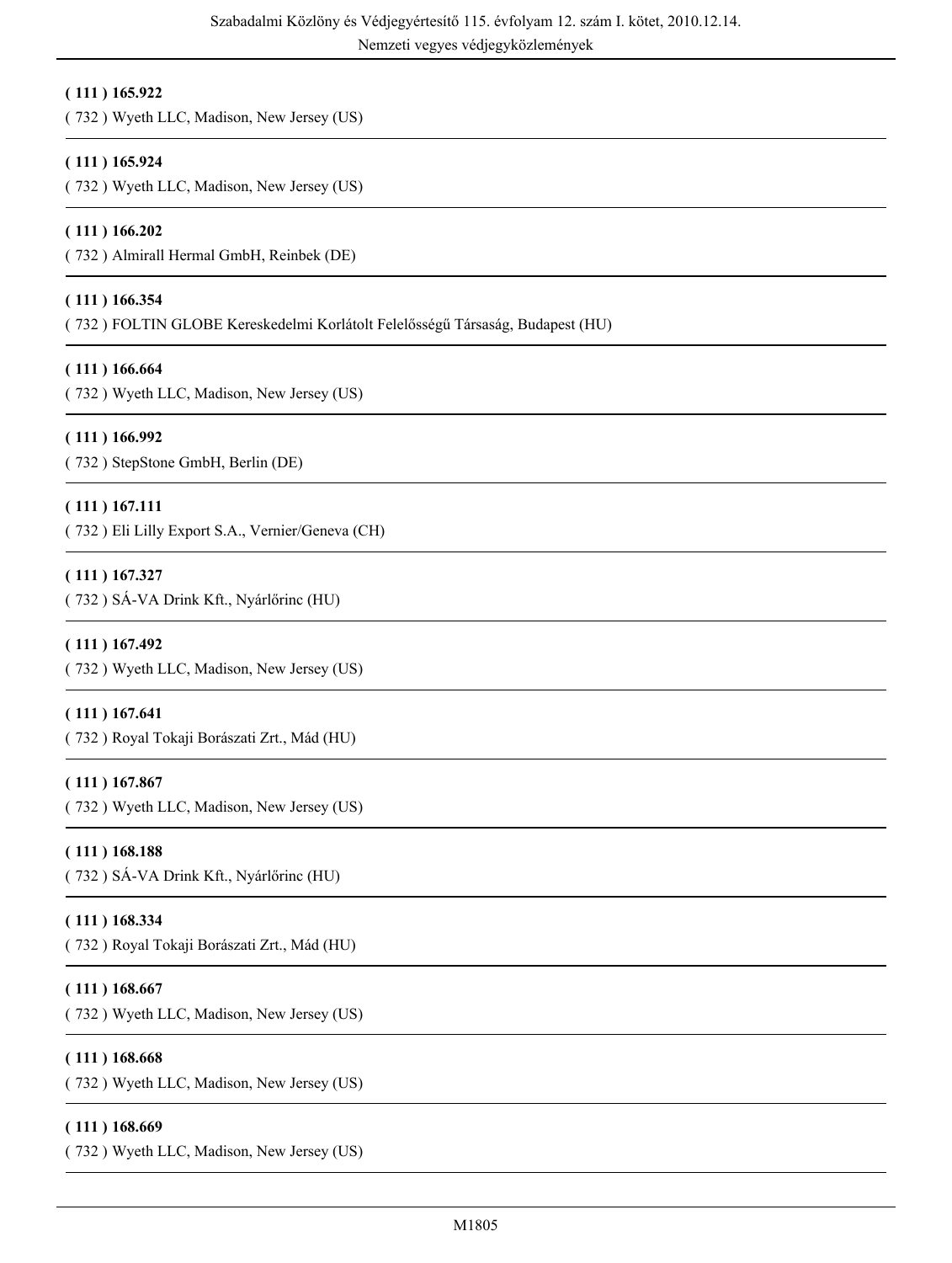**( 111 ) 168.670**

( 732 ) Wyeth LLC, Madison, New Jersey (US)

# **( 111 ) 169.176**

( 732 ) TEVA Magyarország Gyógyszerforgalmazó Zrt., Gödöllő (HU)

### **( 111 ) 169.199**

( 732 ) Flexa4Dreams Holding A/S, Hornsyld (DK)

#### **( 111 ) 169.566**

( 732 ) Pentair Residential Filtration, LLC, Golden Valley, Minnesota (US)

# **( 111 ) 169.899**

( 732 ) Meritor Technology, Inc., Troy, Michigan (US)

#### **( 111 ) 170.102**

( 732 ) TEVA Magyarország Gyógyszerforgalmazó Zrt., Gödöllő (HU)

#### **( 111 ) 170.145**

( 732 ) Opt Ügynöki Korlátolt Felelősségű Társaság, Budapest (HU)

#### **( 111 ) 170.719**

( 732 ) ViiV Healthcare Company, Wilmington, Delaware (US)

#### **( 111 ) 171.066**

( 732 ) Wyeth LLC, Madison, New Jersey (US)

#### **( 111 ) 171.875**

( 732 ) PROFIKOMP INVEST Holding Kft., Gödöllő (HU)

#### **( 111 ) 172.289**

( 732 ) TEVA Magyarország Gyógyszerforgalmazó Zrt., Gödöllő (HU)

#### **( 111 ) 172.482**

( 732 ) Eminence Speaker, LLC, Eminence, Kentucky (US)

#### **( 111 ) 172.487**

( 732 ) Golobár Tibor, Budapest (HU)

# **( 111 ) 172.578**

( 732 ) BERNARD MATTHEWS LTD., Norwich, Norfolk (GB)

#### **( 111 ) 172.773**

( 732 ) Wyeth LLC, Madison, New Jersey (US)

#### **( 111 ) 172.895**

( 732 ) CSM Bakery Products NA, Inc., Tucker, Georgia (US)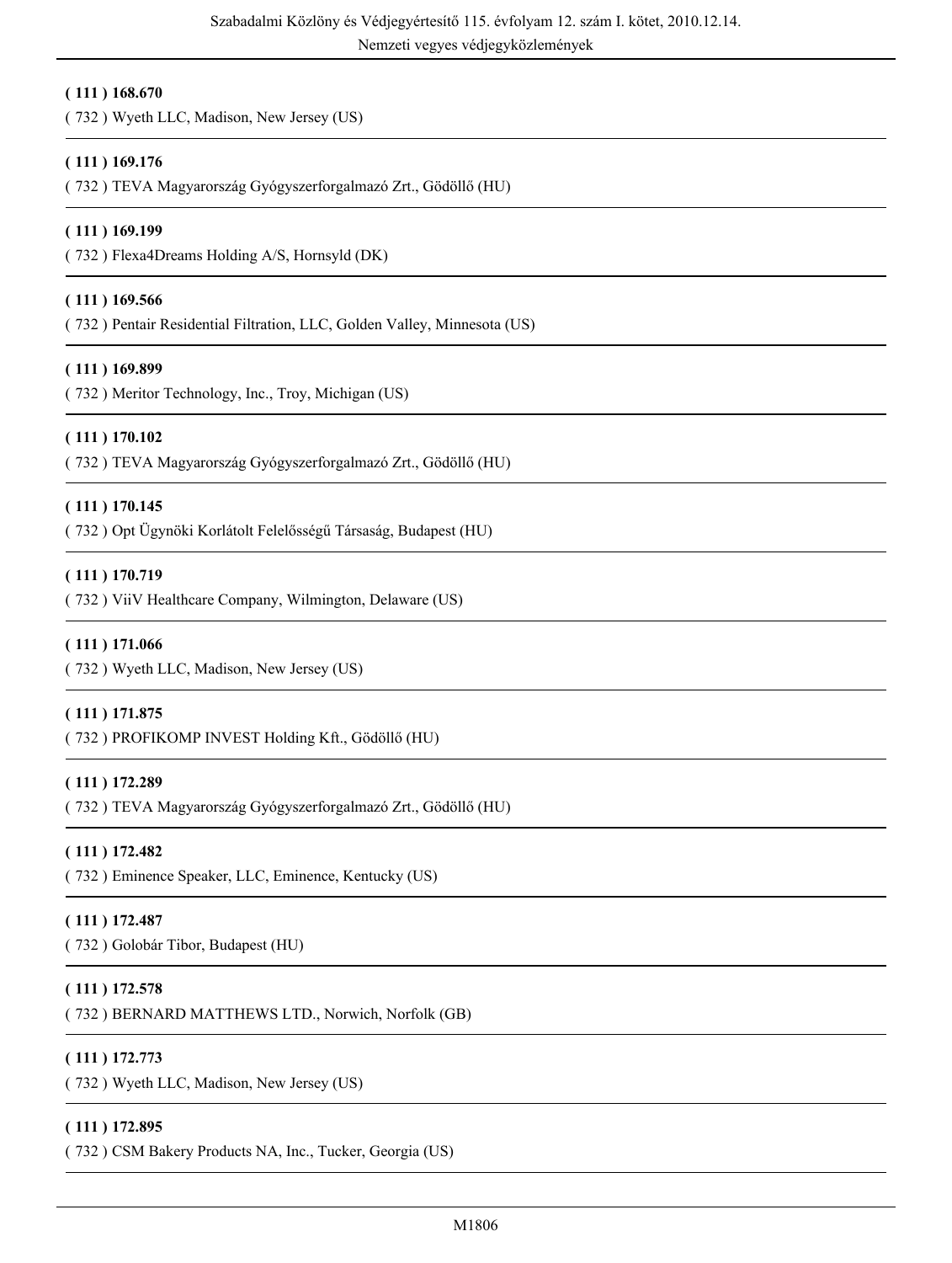# **( 111 ) 174.845**

( 732 ) Wyeth LLC, Madison, New Jersey (US)

# **( 111 ) 175.223**

( 732 ) Wyeth LLC, Madison, New Jersey (US)

# **( 111 ) 175.230**

( 732 ) Wyeth LLC, Madison, New Jersey (US)

# **( 111 ) 175.332**

( 732 ) MW - GMW Sp. z o.o. Sp.k., Wadowice (PL)

# **( 111 ) 175.627**

( 732 ) Sara Lee Household Care Nederland B.V., Utrecht (NL)

# **( 111 ) 175.862**

( 732 ) Magyar Geocaching Közhasznú Egyesület, Budapest (HU)

#### **( 111 ) 176.606**

( 732 ) Wyeth LLC, Madison, New Jersey (US)

#### **( 111 ) 176.608**

( 732 ) Wyeth LLC, Madison, New Jersey (US)

# **( 111 ) 176.765**

( 732 ) CHEMINOVA A/S, Harboore (DK)

# **( 111 ) 177.199**

( 732 ) Wyeth LLC, Madison, New Jersey (US)

# **( 111 ) 177.200**

( 732 ) Wyeth LLC, Madison, New Jersey (US)

#### **( 111 ) 177.204**

( 732 ) Wyeth LLC, Madison, New Jersey (US)

# **( 111 ) 177.649**

( 732 ) Wyeth LLC, Madison, New Jersey (US)

# **( 111 ) 177.650**

( 732 ) Wyeth LLC, Madison, New Jersey (US)

# **( 111 ) 177.651**

( 732 ) Wyeth LLC, Madison, New Jersey (US)

# **( 111 ) 177.664**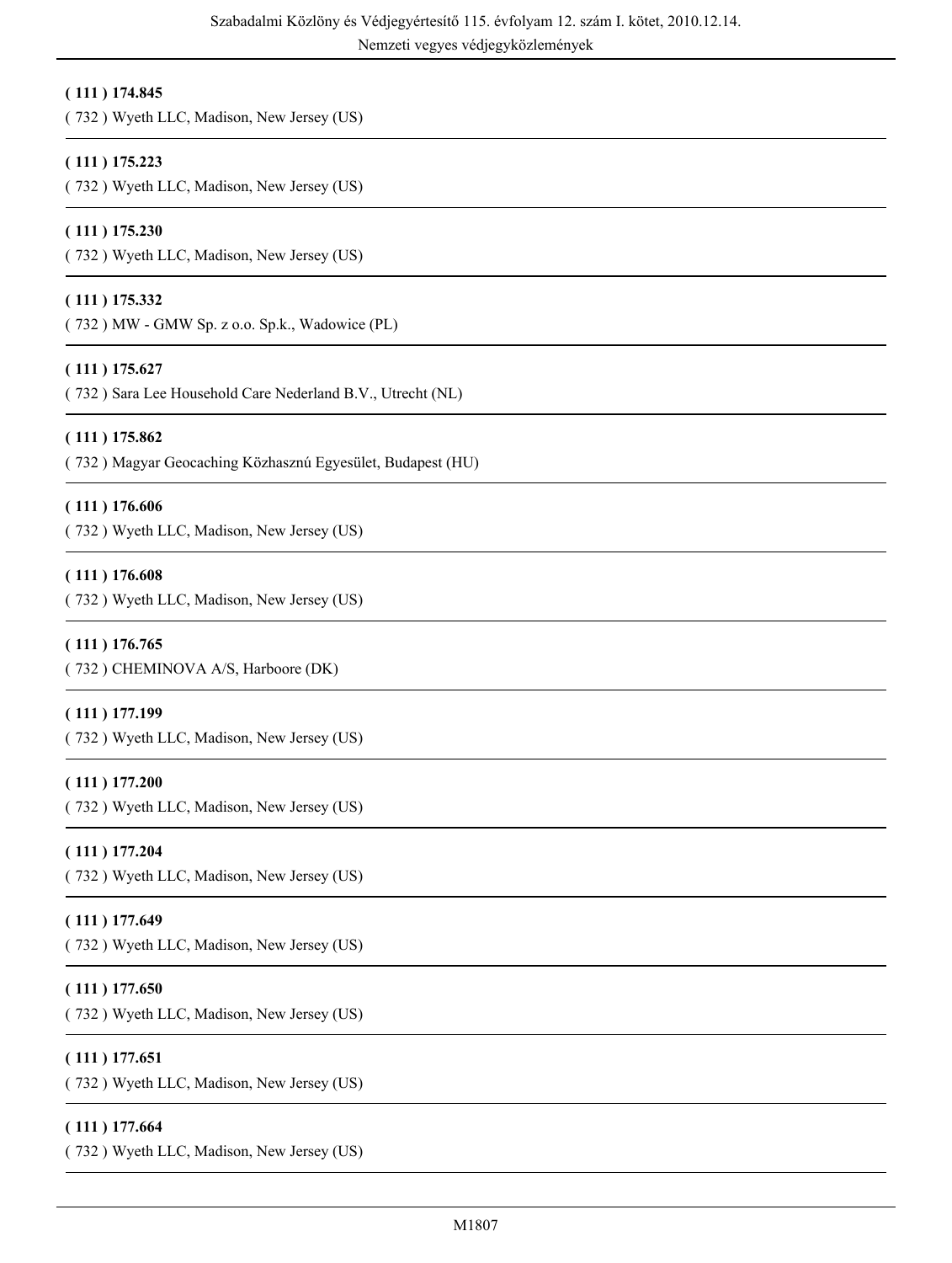# **( 111 ) 177.665**

( 732 ) Wyeth LLC, Madison, New Jersey (US)

# **( 111 ) 177.667**

( 732 ) Wyeth LLC, Madison, New Jersey (US)

# **( 111 ) 177.697**

( 732 ) Wyeth LLC, Madison, New Jersey (US)

# **( 111 ) 177.700**

( 732 ) Wyeth LLC, Madison, New Jersey (US)

# **( 111 ) 178.968**

( 732 ) Applied Biosystems, LLC, Foster City, California (US)

#### **( 111 ) 178.972**

( 732 ) Applied Biosystems, LLC, Foster City, California (US)

#### **( 111 ) 180.594**

( 732 ) Wyeth LLC, Madison, New Jersey (US)

#### **( 111 ) 180.601**

( 732 ) Wyeth LLC, Madison, New Jersey (US)

#### **( 111 ) 180.861**

( 732 ) TEVA Magyarország Gyógyszerforgalmazó Zrt., Gödöllő (HU)

#### **( 111 ) 181.194**

( 732 ) ASCENT Kereskedelmi és Szolgáltató Kft., Budapest (HU)

# **( 111 ) 181.264**

( 732 ) TEVA Magyarország Gyógyszerforgalmazó Zrt., Gödöllő (HU)

#### **( 111 ) 181.356**

( 732 ) Wyeth LLC, Madison, New Jersey (US)

# **( 111 ) 181.543**

( 732 ) Zhang Xiao Fen, Budapest (HU)

# **( 111 ) 181.730**

( 732 ) Tokaj Hotel-Invest Ingatlankezelő Kft., Törökbálint (HU)

# **( 111 ) 182.192**

( 732 ) Wyeth LLC, Madison, New Jersey (US)

#### **( 111 ) 183.047**

( 732 ) Qu Lei, Budapest (HU)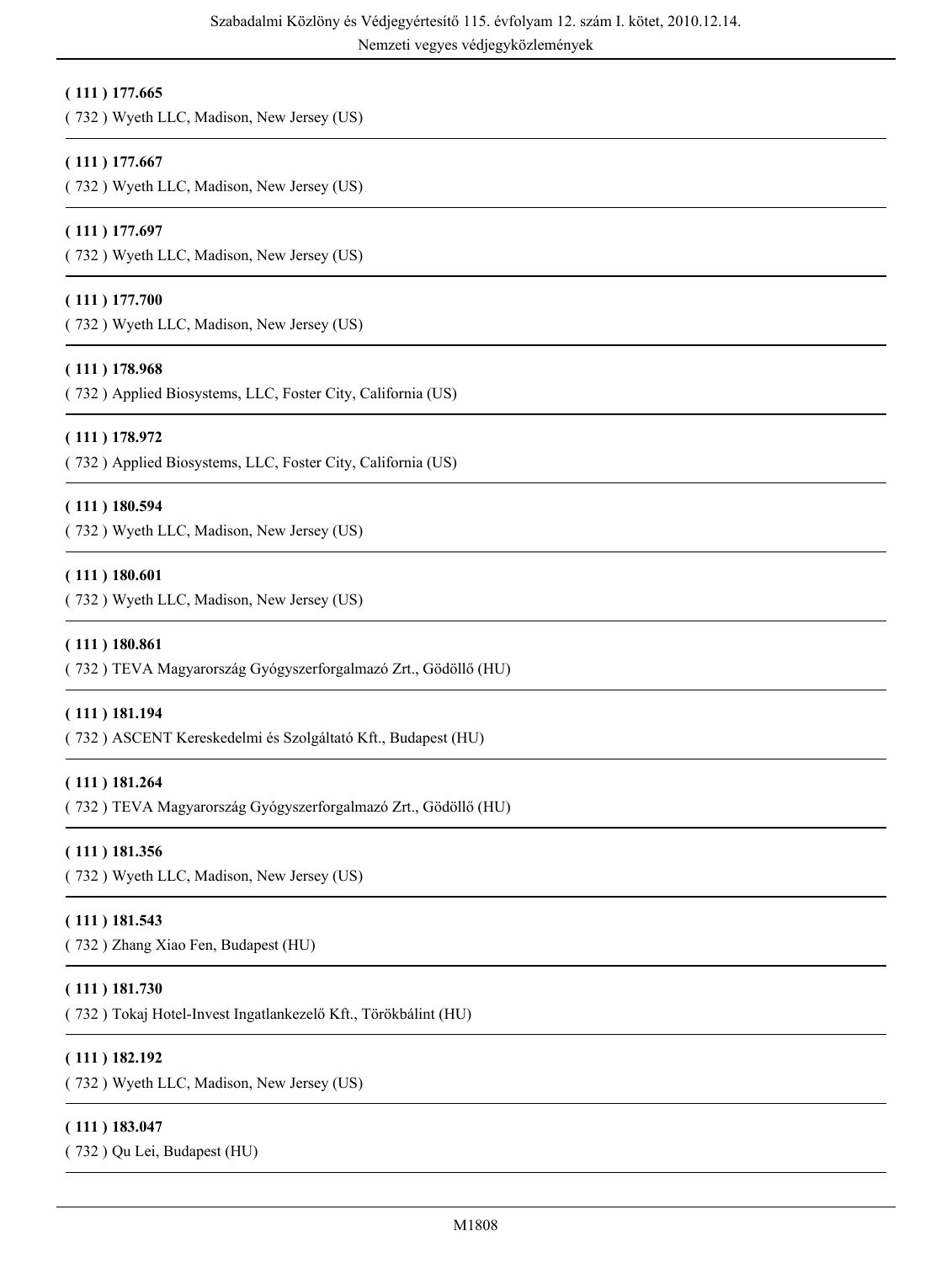# **( 111 ) 184.397**

( 732 ) Wyeth LLC, Madison, New Jersey (US)

# **( 111 ) 184.400**

( 732 ) Wyeth LLC, Madison, New Jersey (US)

# **( 111 ) 184.543**

( 732 ) HERBÁRIA Gyógynövényfeldolgozó és Kereskedelmi Zrt., Budapest (HU)

# **( 111 ) 185.007**

( 732 ) Wyeth LLC, Madison, New Jersey (US)

# **( 111 ) 185.268**

( 732 ) TEVA Magyarország Gyógyszerforgalmazó Zrt., Gödöllő (HU)

# **( 111 ) 185.914**

( 732 ) TEVA Magyarország Gyógyszerforgalmazó Zrt., Gödöllő (HU)

#### **( 111 ) 186.651**

( 732 ) Spektrum-TV Zrt., Budapest (HU)

#### **( 111 ) 186.673**

( 732 ) Wyeth LLC, Madison, New Jersey (US)

#### **( 111 ) 186.774**

( 732 ) ViiV Healthcare UK Limited, Brentford, Middlesex (GB)

#### **( 111 ) 186.903**

( 732 ) Wyeth LLC, Madison, New Jersey (US)

# **( 111 ) 186.904**

( 732 ) Wyeth LLC, Madison, New Jersey (US)

#### **( 111 ) 186.905**

( 732 ) Wyeth LLC, Madison, New Jersey (US)

# **( 111 ) 186.906**

( 732 ) Wyeth LLC, Madison, New Jersey (US)

# **( 111 ) 186.916**

( 732 ) Wyeth LLC, Madison, New Jersey (US)

#### **( 111 ) 186.917**

( 732 ) Wyeth LLC, Madison, New Jersey (US)

#### **( 111 ) 187.002**

( 732 ) Tokaj Hotel-Invest Ingatlankezelő Kft., Törökbálint (HU)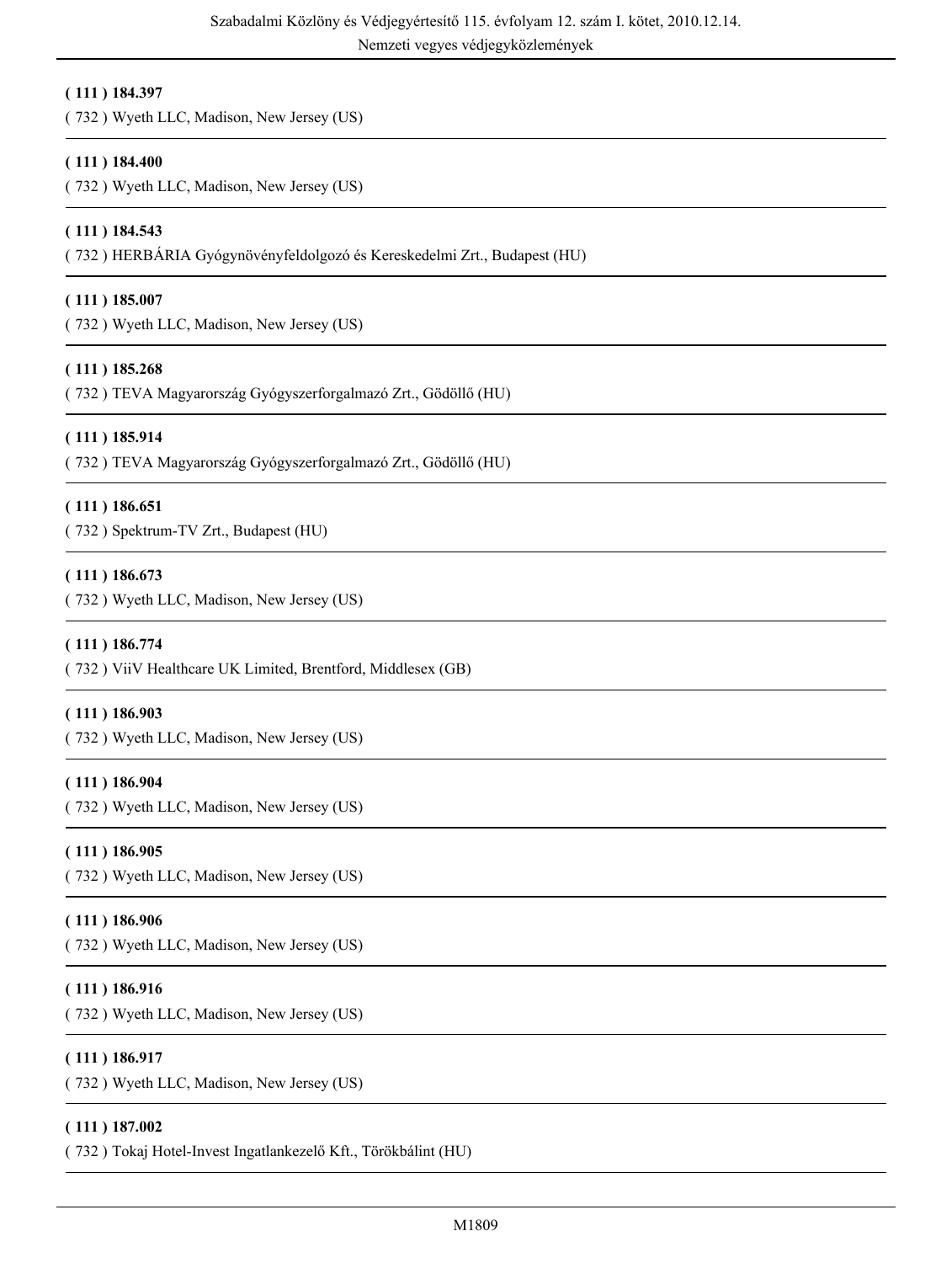Nemzeti vegyes védjegyközlemények

# **( 111 ) 187.106**

( 732 ) Opt Ügynöki Korlátolt Felelősségű Társaság, Budapest (HU)

# **( 111 ) 187.326**

( 732 ) AIG/Lincoln Gazdaság Fejlesztési Kft., Budapest (HU)

# **( 111 ) 187.819**

( 732 ) Wyeth LLC, Madison, New Jersey (US)

### **( 111 ) 188.531**

( 732 ) Wyeth LLC, Madison, New Jersey (US)

#### **( 111 ) 188.864**

( 732 ) Pharm-A-Care Laboratories Pty Limited, Warriewood, New South Wales (AU)

#### **( 111 ) 188.951**

( 732 ) T.F. Első Magyar Bio Korlátolt Felelősségű Társaság, Nyíregyháza (HU)

#### **( 111 ) 189.236**

( 732 ) Spektrum-TV Zrt., Budapest (HU)

#### **( 111 ) 189.237**

( 732 ) Spektrum-TV Zrt., Budapest (HU)

#### **( 111 ) 189.647**

( 732 ) Wyeth LLC, Madison, New Jersey (US)

#### **( 111 ) 190.640**

( 732 ) DWW Woolworth Deutschland GmbH & Co. KG in Insolvenz, Frankfurt am Main (DE)

# **( 111 ) 190.641**

( 732 ) Wyeth LLC, Madison, New Jersey (US)

#### **( 111 ) 190.886**

( 732 ) Wyeth LLC, Madison, New Jersey (US)

# **( 111 ) 190.887**

( 732 ) Wyeth LLC, Madison, New Jersey (US)

# **( 111 ) 191.398**

( 732 ) BBK (IP) LIMITED, Tortola (VG)

# **( 111 ) 191.444**

( 732 ) Wyeth LLC, Madison, New Jersey (US)

# **( 111 ) 191.735**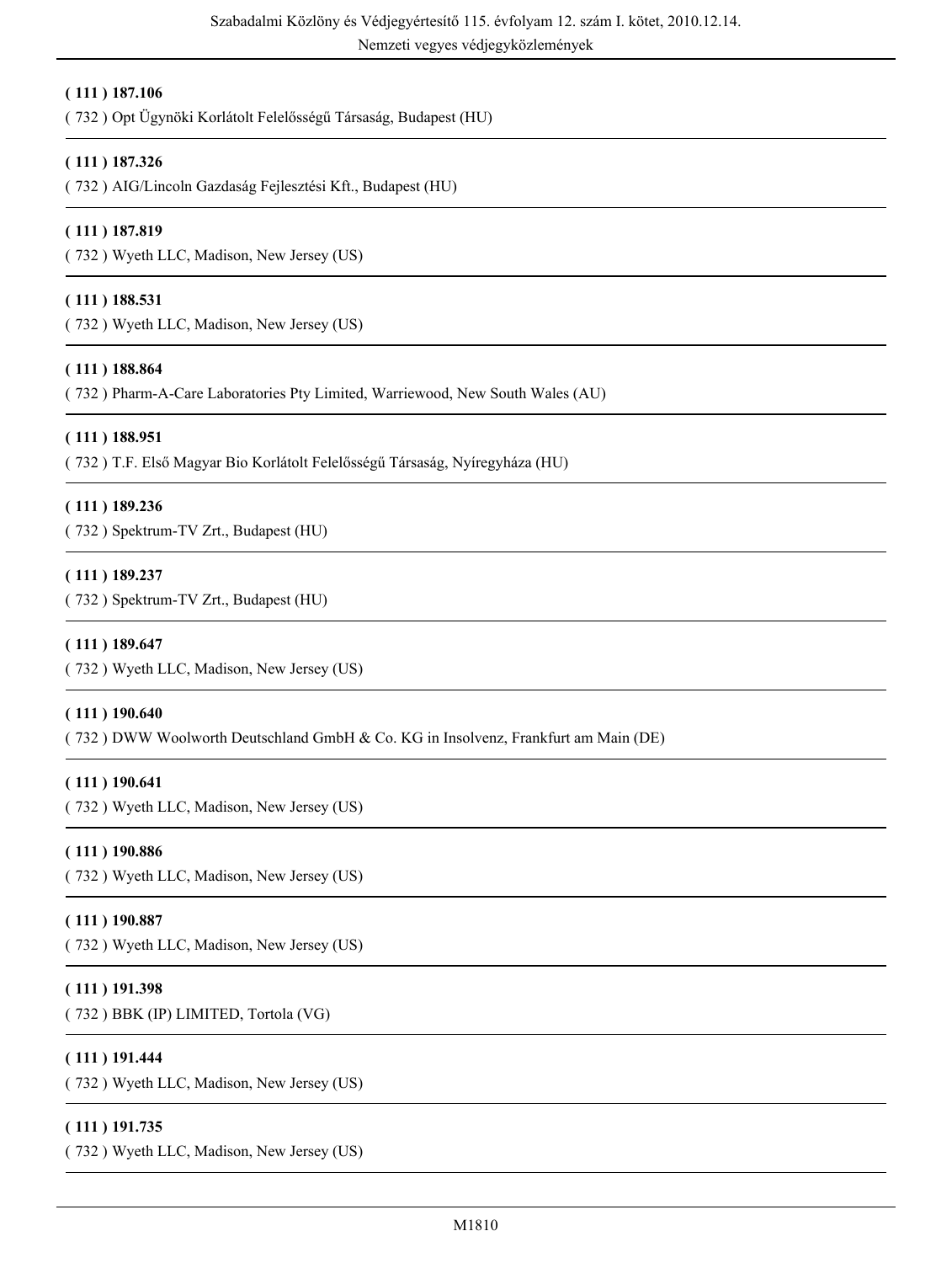# **( 111 ) 191.745**

( 732 ) Wyeth LLC, Madison, New Jersey (US)

# **( 111 ) 191.760**

( 732 ) Wyeth LLC, Madison, New Jersey (US)

# **( 111 ) 192.639**

( 732 ) BRADOLINE SARL, Paris (FR)

# **( 111 ) 192.675**

( 732 ) Wyeth LLC, Madison, New Jersey (US)

# **( 111 ) 192.676**

( 732 ) Wyeth LLC, Madison, New Jersey (US)

# **( 111 ) 192.677**

( 732 ) Wyeth LLC, Madison, New Jersey (US)

# **( 111 ) 192.678**

( 732 ) Wyeth LLC, Madison, New Jersey (US)

# **( 111 ) 192.679**

( 732 ) Wyeth LLC, Madison, New Jersey (US)

# **( 111 ) 193.005**

( 732 ) Li Jia Chun, Budapest (HU)

# **( 111 ) 193.216**

( 732 ) Wyeth LLC, Madison, New Jersey (US)

# **( 111 ) 193.220**

( 732 ) Wyeth LLC, Madison, New Jersey (US)

# **( 111 ) 193.565**

( 732 ) Wyeth LLC, Madison, New Jersey (US)

# **( 111 ) 196.759**

( 732 ) GUTTI 2010 Kft., Dunakeszi (HU)

# **( 111 ) 197.295**

( 732 ) BulLion Kft., Budapest (HU)

# **( 111 ) 197.532**

( 732 ) VITAQUAVET Kft., Budapest (HU)

# **( 111 ) 198.744**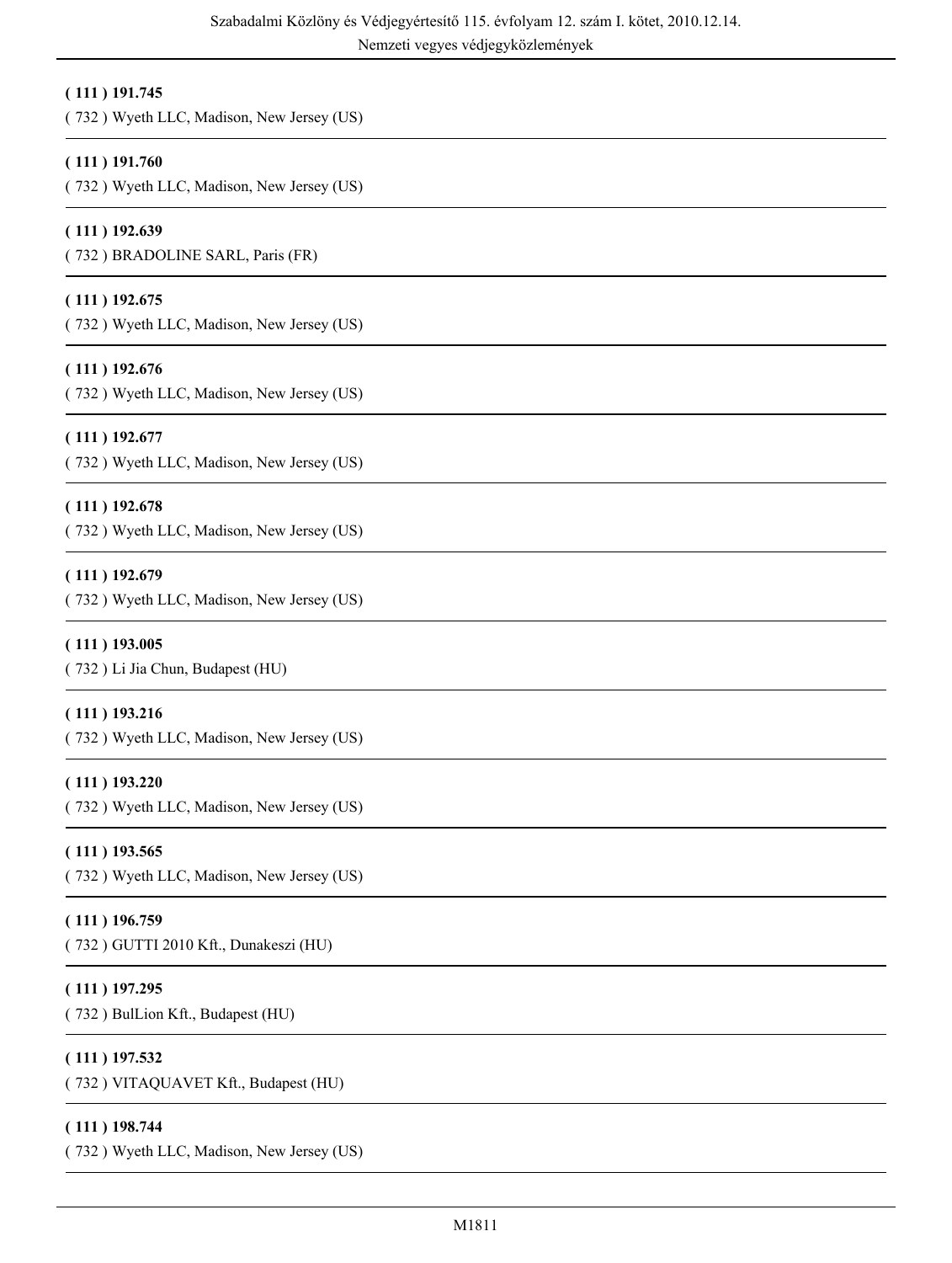# **( 111 ) 198.878**

( 732 ) BRADOLINE SARL, Paris (FR)

### **( 111 ) 198.879**

( 732 ) BRADOLINE SARL, Paris (FR)

### **( 111 ) 199.175**

( 732 ) Magyar Ásványvíz Kereskedelmi és Gyártó Zrt., Budapest (HU)

#### **( 111 ) 199.842**

( 732 ) BRADOLINE SARL, Paris (FR)

#### **( 111 ) 200.653**

( 732 ) Vision Design Eyewear, Miami, Florida (US)

#### **( 111 ) 201.372**

( 732 ) Tóth Miklós, Harsány (HU)

#### **( 111 ) 201.491**

( 732 ) CHEMINOVA A/S, Harboore (DK)

A rovat 198 darab közlést tartalmaz.

# **Képviseleti megbízás**

#### **( 111 ) 130.665**

( 732 ) Henkel Consumer Goods Inc., Scottsdale, Arizona (US)

( 740 ) S.B.G. & K. Ügyvédi Iroda, Budapest

#### **( 111 ) 130.918**

( 732 ) HERBA GERMANY GmbH, Hamburg (DE)

( 740 ) Mrs. María José Garreta Rodríguez, Barcelona

# **( 111 ) 131.467**

( 732 ) LEGENDA Idegenforgalmi és Művészeti Szolgáltató Kft., Budapest (HU)

( 740 ) ADVOPATENT Szabadalmi és Védjegy Iroda, Budapest

# **( 111 ) 131.468**

( 732 ) LEGENDA Idegenforgalmi és Művészeti Szolgáltató Kft., Budapest (HU)

( 740 ) ADVOPATENT Szabadalmi és Védjegy Iroda, Budapest

# **( 111 ) 131.881**

( 732 ) Mul-T-Lock Ltd., Yavne (IL)

( 740 ) DANUBIA Szabadalmi és Jogi Iroda Kft., Budapest

#### **( 111 ) 131.882**

( 732 ) Mul-T-Lock Ltd., Yavne (IL)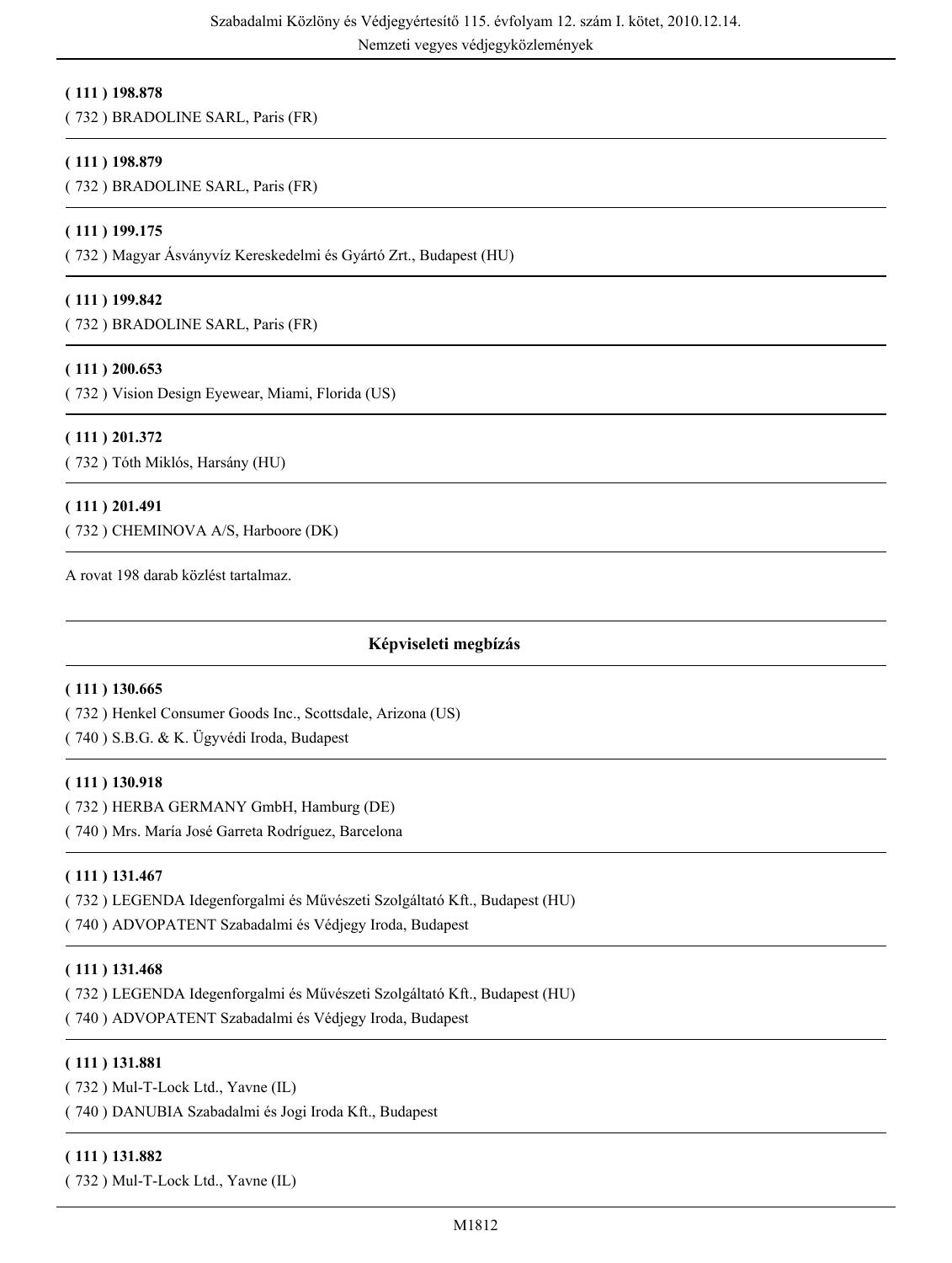# ( 740 ) DANUBIA Szabadalmi és Jogi Iroda Kft., Budapest

# **( 111 ) 133.250**

- ( 732 ) Farling Industrial Co. Ltd., Csanghua (TW)
- ( 740 ) DANUBIA Szabadalmi és Jogi Iroda Kft., Budapest

# **( 111 ) 133.266**

( 732 ) Esprit International (California állam törvényei szerint működő vállalat), New York, New York (US)

( 740 ) Kajtár Takács Hegymegi-Barakonyi Ügyvédi Iroda, Budapest

# **( 111 ) 133.685**

( 732 ) Merck KGaA, Darmstadt (DE) ( 740 ) DANUBIA Szabadalmi és Jogi Iroda Kft., Budapest

# **( 111 ) 134.683**

( 732 ) International Family Entertainment, Inc., Virginia Beach, Virginia (US) ( 740 ) DANUBIA Szabadalmi és Jogi Iroda Kft., Budapest

# **( 111 ) 138.519**

( 732 ) International Family Entertainment, Inc., Virginia Beach, Virginia (US)

( 740 ) DANUBIA Szabadalmi és Jogi Iroda Kft., Budapest

# **( 111 ) 140.309**

( 732 ) Bolton Alimentari S.p.A., Cermenate, Como (IT)

( 740 ) VÁRNAI ÉS TÁRSAI Ügyvédi Iroda, Budapest

# **( 111 ) 144.877**

( 732 ) FrieslandCampina Hungária Kereskedelmi és Termelő Zrt., Debrecen (HU)

( 740 ) DANUBIA Szabadalmi és Jogi Iroda Kft., Budapest

# **( 111 ) 145.605**

- ( 732 ) Virgintrade Ipari, Kereskedelmi és Szolgáltató Kft., Kalocsa (HU)
- ( 740 ) Dr. Koch & Heun Ügyvédi Iroda, Baja Raiffeisen Bank Zrt., Budapest

# **( 111 ) 145.666**

- ( 732 ) Virgintrade Ipari, Kereskedelmi és Szolgáltató Kft., Kalocsa (HU)
- ( 740 ) Dr. Koch & Heun Ügyvédi Iroda, Baja Raiffeisen Bank Zrt., Budapest

# **( 111 ) 145.891**

- ( 732 ) Virgintrade Ipari, Kereskedelmi és Szolgáltató Kft., Kalocsa (HU)
- ( 740 ) Dr. Koch & Heun Ügyvédi Iroda, Baja Raiffeisen Bank Zrt., Budapest

# **( 111 ) 146.211**

( 732 ) Virgintrade Ipari, Kereskedelmi és Szolgáltató Kft., Kalocsa (HU)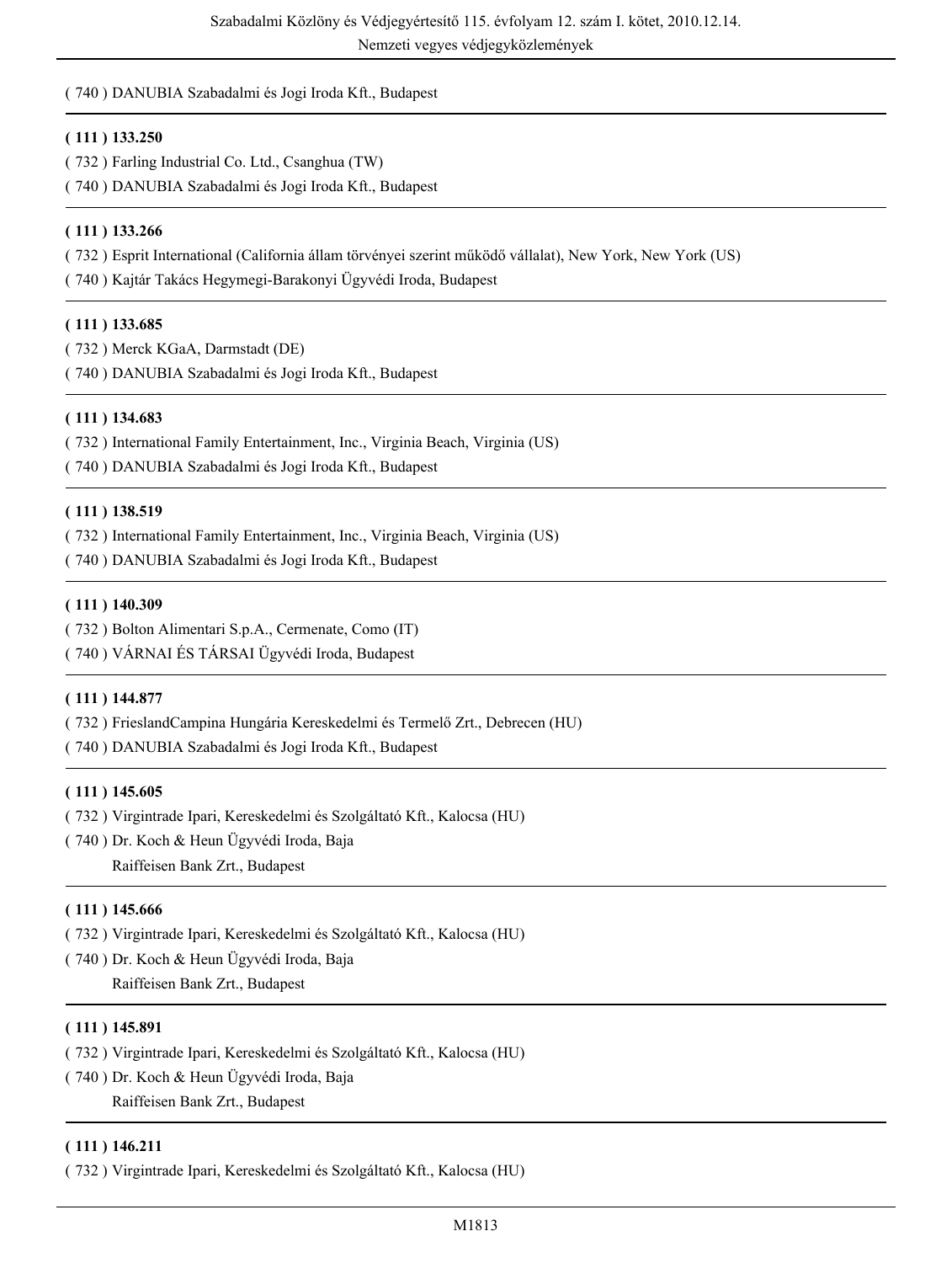# ( 740 ) Dr. Koch & Heun Ügyvédi Iroda, Baja

Raiffeisen Bank Zrt., Budapest

# **( 111 ) 163.538**

- ( 732 ) BUSZESZ Ecet Ecetgyártó Zrt., Budapest (HU)
- ( 740 ) Hegyesi Ügyvédi Iroda, Budapest

# **( 111 ) 165.282**

( 732 ) Bolton Alimentari S.p.A., Cermenate, Como (IT)

( 740 ) Várnai és Társai Ügyvédi Iroda, Budapest

# **( 111 ) 166.325**

( 732 ) Mezei László, Budapest (HU) Mezeiné Pere Andrea, Budapest (HU) ( 740 ) ACTUART BT., Üröm

# **( 111 ) 166.552**

( 732 ) JEANS CLUB Ruházati és Kereskedelmi Kft., Budapest (HU)

( 740 ) CIB Bank Zrt., Budapest

dr. Jakab János, Budapest

# **( 111 ) 166.798**

( 732 ) BUSZESZ Ecet Ecetgyártó Zrt., Budapest (HU)

( 740 ) Hegyesi Ügyvédi Iroda, Budapest

# **( 111 ) 167.471**

( 732 ) Budapesti Elektromos Művek Nyrt., Budapest (HU)

( 740 ) Soósné dr. Endrész Etelka jogtanácsos,Budapesti Elektromos Művek Nyrt., Budapest

# **( 111 ) 168.439**

( 732 ) Riviana Foods Inc. (Delaware államban bejegyzett cég), Houston, Texas (US)

( 740 ) Mrs. María José Garreta Rodríguez, Barcelona

# **( 111 ) 168.732**

( 732 ) Orbitz, LLC (Delaware államban bejegyzett cég), Chicago, Illinois (US)

( 740 ) WWIPPS Sárl, Luxembourg

# **( 111 ) 168.796**

( 732 ) M-Gel Hungary Video-Delikát Kft., Budapest (HU) ( 740 ) S.B.G. & K. Szabadalmi és Ügyvédi Irodák, Budapest

# **( 111 ) 169.460**

( 732 ) Erkel András, Budapest (HU) ( 740 ) DANUBIA Szabadalmi és Jogi Iroda Kft., Budapest

# **( 111 ) 169.465**

( 732 ) Erkel András, Budapest (HU)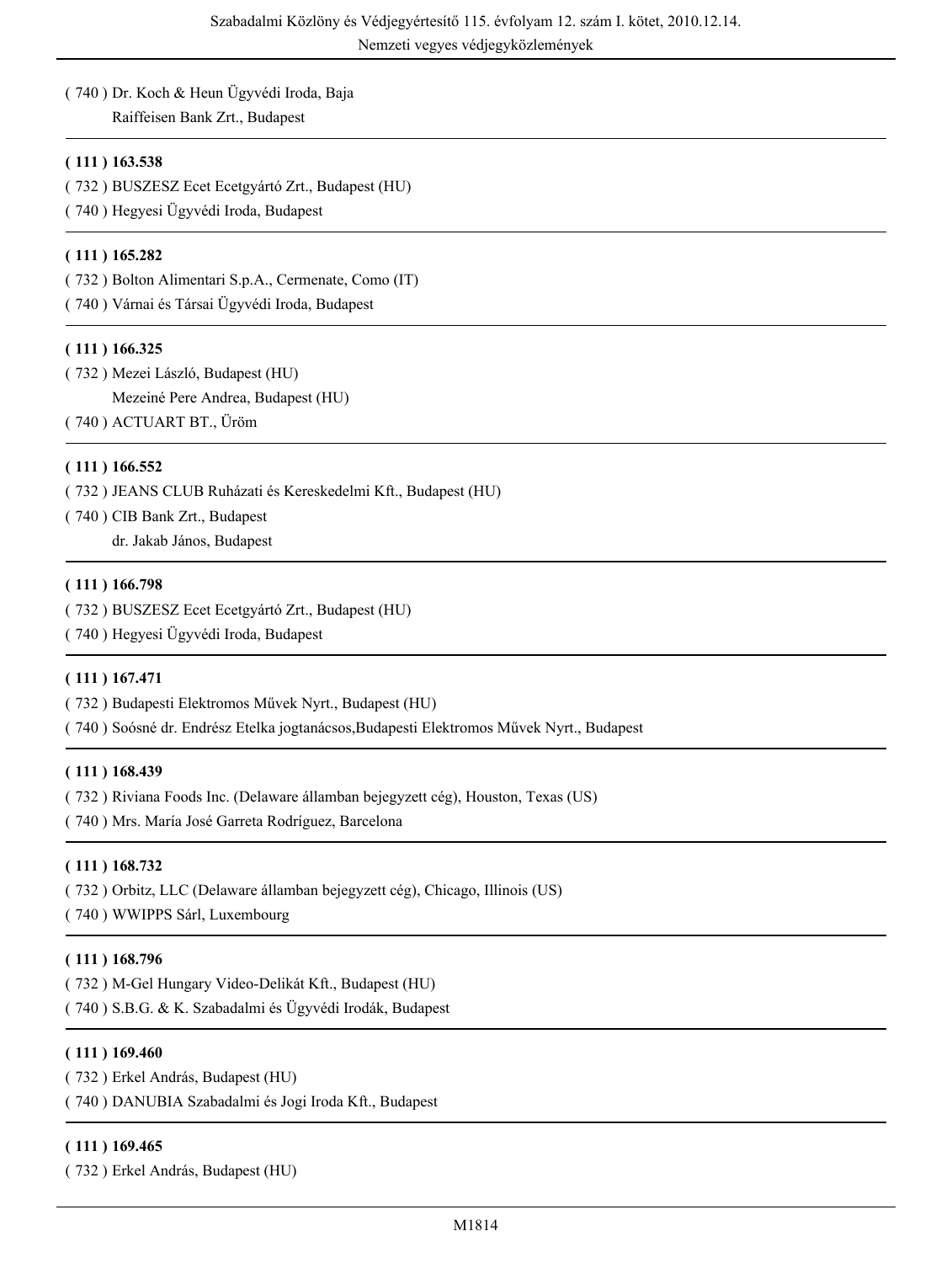# ( 740 ) DANUBIA Szabadalmi és Jogi Iroda Kft., Budapest

### **( 111 ) 170.179**

- ( 732 ) Triumph International AG., München (DE)
- ( 740 ) DANUBIA Szabadalmi és Jogi Iroda Kft., Budapest

### **( 111 ) 170.311**

- ( 732 ) Pioneer Investment Management USA Inc., Boston, Massachusetts (US)
- ( 740 ) S.B.G. & K. Budapesti Ügyvédi Iroda, Budapest

### **( 111 ) 170.441**

- ( 732 ) Eckes-Granini International GmbH, Nieder-Olm (DE)
- ( 740 ) Dr. Bogsch Hanna, DANUBIA Szabadalmi és Jogi Iroda Kft., Budapest

#### **( 111 ) 172.594**

- ( 732 ) Virgintrade Ipari, Kereskedelmi és Szolgáltató Kft., Kalocsa (HU)
- ( 740 ) Dr. Koch & Heun Ügyvédi Iroda, Baja
	- Raiffeisen Bank Zrt., Budapest

#### **( 111 ) 172.703**

- ( 732 ) KERINGATLAN Kereskedelmi Ingatlanfejlesztő és Kezelő Korlátolt Felelősségű Társaság, Budapest (HU)
- ( 740 ) dr. Uzonyi Andrea jogtanácsos, Budapest

### **( 111 ) 174.137**

- ( 732 ) Budget Rent A Car System, Inc. (Delaware állam törvényei szerint működő vállalat), Parsippany, New Jersey (US)
- ( 740 ) DANUBIA Szabadalmi és Jogi Iroda Kft., Budapest

#### **( 111 ) 178.430**

- ( 732 ) JEANS CLUB Ruházati és Kereskedelmi Korlátolt Felelősségű Társaság, Budapest (HU)
- ( 740 ) CIB Bank Zrt., Budapest
	- dr. Jakab János, Budapest

# **( 111 ) 180.032**

- ( 732 ) FrieslandCampina Hungária Kereskedelmi és Termelő Zrt., Debrecen (HU)
- ( 740 ) DANUBIA Szabadalmi és Jogi Iroda Kft., Budapest

#### **( 111 ) 180.326**

- ( 732 ) FrieslandCampina Hungária Kereskedelmi és Termelő Zrt., Debrecen (HU)
- ( 740 ) DANUBIA Szabadalmi és Jogi Iroda Kft., Budapest

#### **( 111 ) 180.345**

- ( 732 ) FrieslandCampina Hungária Kereskedelmi és Termelő Zrt., Debrecen (HU)
- ( 740 ) DANUBIA Szabadalmi és Jogi Iroda Kft., Budapest

#### **( 111 ) 184.685**

( 732 ) Arlyn Bt., Budapest (HU)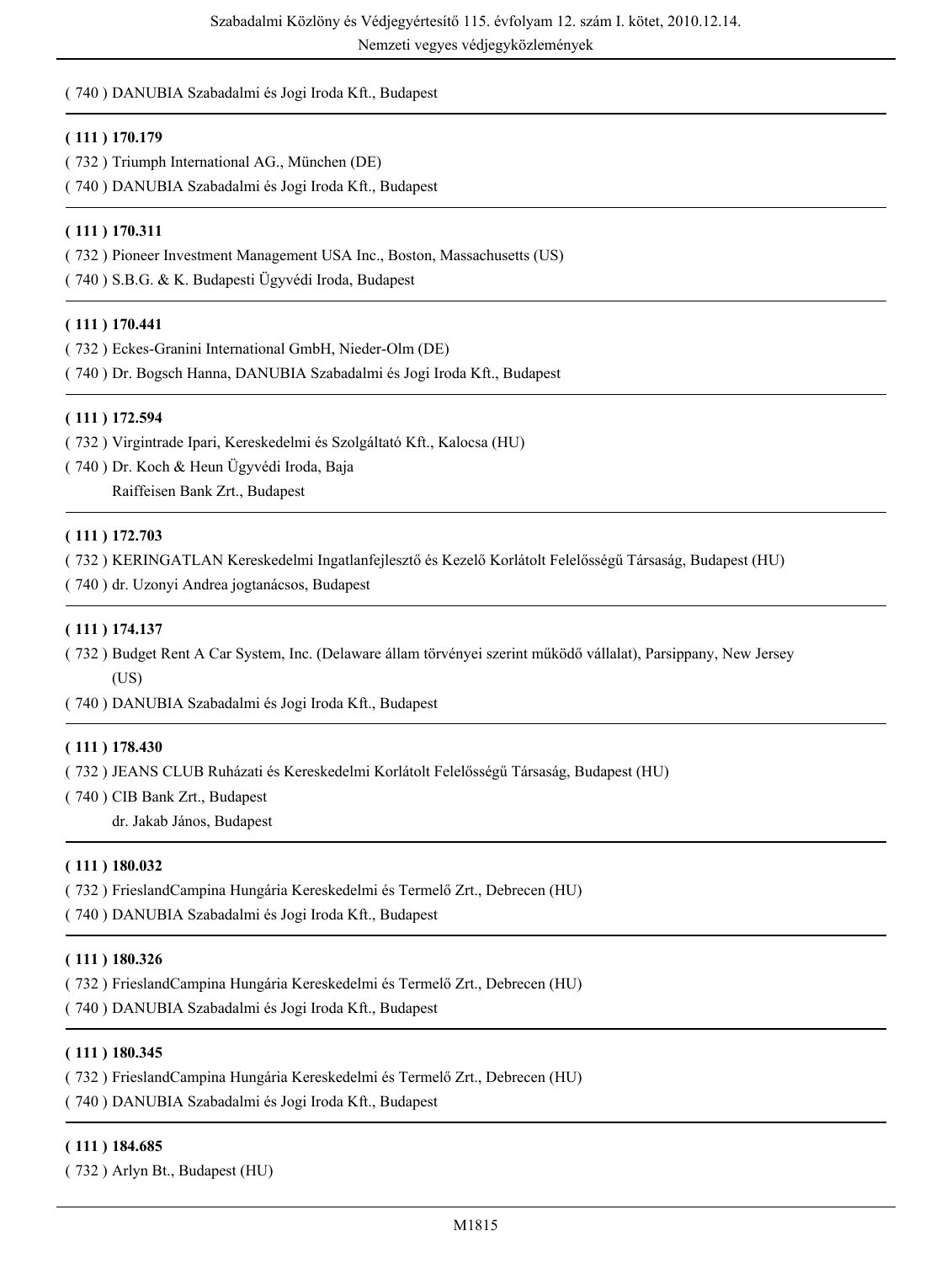# ( 740 ) Zimányi és Fakó Ügyvédi Iroda, Budapest

# **( 111 ) 184.686**

( 732 ) Arlyn Bt., Budapest (HU)

( 740 ) Zimányi és Fakó Ügyvédi Iroda, Budapest

# **( 111 ) 200.899**

( 732 ) MASTERPLAST GROUP KERESKEDELMI Zrt., Sárszentmihály (HU)

( 740 ) S.B.G. & K. Szabadalmi és Ügyvédi Irodák, Budapest

# **( 111 ) 201.079**

( 732 ) Barabás Téglakő Kft., Veszprém (HU)

( 740 ) Gödölle, Kékes, Mészáros & Szabó Szabadalmi és Védjegy Iroda, Budapest

# **( 111 ) 201.778**

( 732 ) Bakonyi-Kiss Attila, Budapest (HU) ( 740 ) S.B.G. & K. Ügyvédi Iroda, Budapest

A rovat 43 darab közlést tartalmaz.

# **Képviselet megszűnése**

# **( 111 ) 130.665**

( 732 ) Henkel Consumer Goods Inc., Scottsdale, Arizona (US)

# **( 111 ) 130.918**

( 732 ) HERBA GERMANY GmbH, Hamburg (DE)

# **( 111 ) 131.467**

( 732 ) LEGENDA Idegenforgalmi és Művészeti Szolgáltató Kft., Budapest (HU)

# **( 111 ) 131.468**

( 732 ) LEGENDA Idegenforgalmi és Művészeti Szolgáltató Kft., Budapest (HU)

# **( 111 ) 131.881**

( 732 ) Mul-T-Lock Ltd., Yavne (IL)

# **( 111 ) 131.882**

( 732 ) Mul-T-Lock Ltd., Yavne (IL)

# **( 111 ) 133.250**

( 732 ) Farling Industrial Co. Ltd., Csanghua (TW)

# **( 111 ) 133.266**

( 732 ) Esprit International (California állam törvényei szerint működő vállalat), New York, New York (US)

# **( 111 ) 133.685**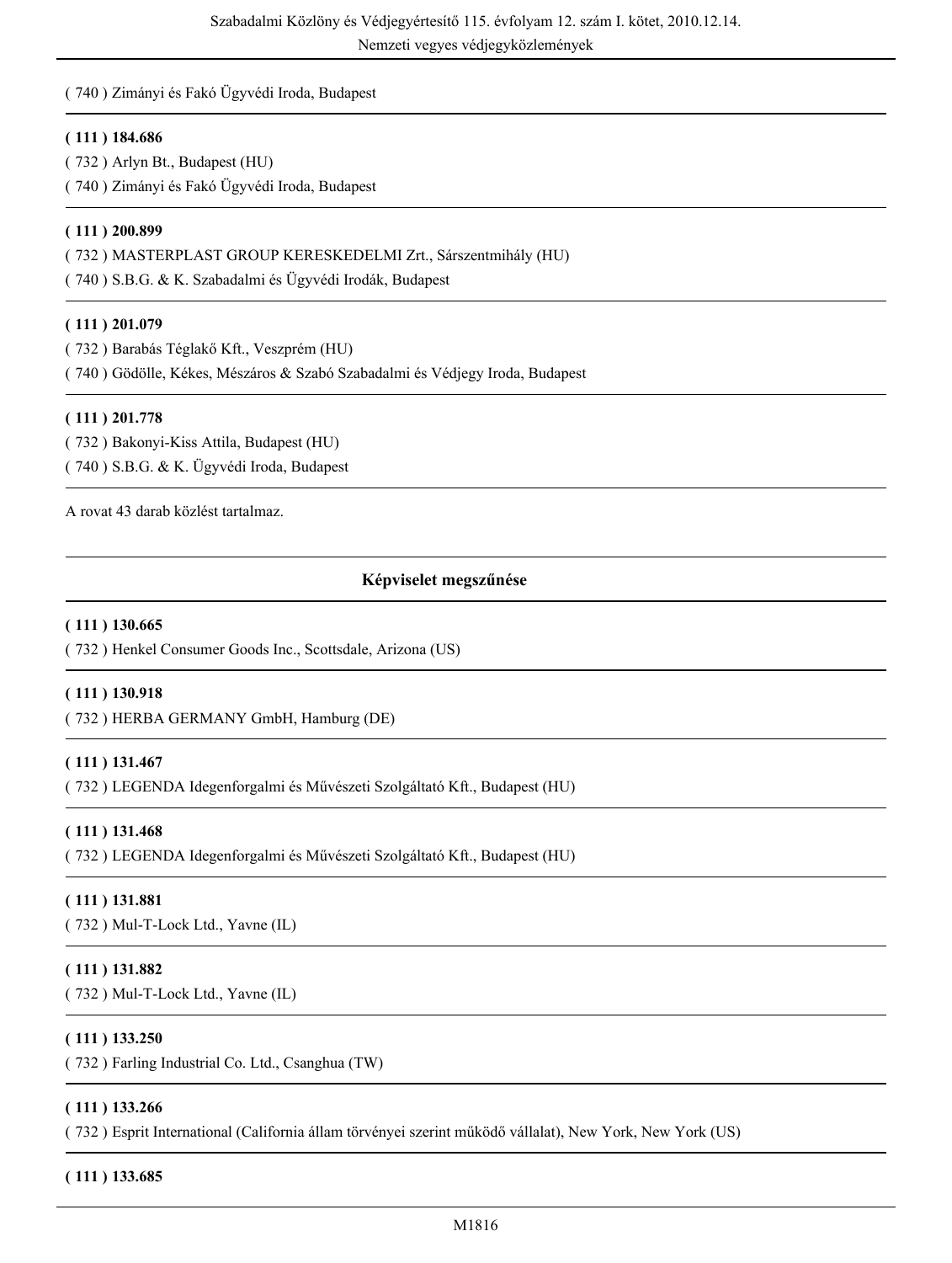( 732 ) Merck KGaA, Darmstadt (DE)

# **( 111 ) 134.683**

( 732 ) International Family Entertainment, Inc., Virginia Beach, Virginia (US)

#### **( 111 ) 138.519**

( 732 ) International Family Entertainment, Inc., Virginia Beach, Virginia (US)

#### **( 111 ) 140.309**

( 732 ) Bolton Alimentari S.p.A., Cermenate, Como (IT)

#### **( 111 ) 144.877**

( 732 ) FrieslandCampina Hungária Kereskedelmi és Termelő Zrt., Debrecen (HU)

#### **( 111 ) 145.605**

( 732 ) Virgintrade Ipari, Kereskedelmi és Szolgáltató Kft., Kalocsa (HU)

#### **( 111 ) 145.666**

( 732 ) Virgintrade Ipari, Kereskedelmi és Szolgáltató Kft., Kalocsa (HU)

#### **( 111 ) 145.891**

( 732 ) Virgintrade Ipari, Kereskedelmi és Szolgáltató Kft., Kalocsa (HU)

#### **( 111 ) 146.211**

( 732 ) Virgintrade Ipari, Kereskedelmi és Szolgáltató Kft., Kalocsa (HU)

#### **( 111 ) 148.216**

( 732 ) 100 CLASSIC Kereskedelmi és Szolgáltató Kft "f.a.", Budaörs (HU)

# **( 111 ) 154.392**

( 732 ) 100 CLASSIC Kereskedelmi és Szolgáltató Kft "f.a.", Budaörs (HU)

#### **( 111 ) 165.282**

( 732 ) Bolton Alimentari S.p.A., Cermenate, Como (IT)

#### **( 111 ) 166.287**

( 732 ) Pogácsás Miklós, Felsőpakony (HU)

#### **( 111 ) 166.325**

( 732 ) Mezei László, Budapest (HU)

Mezeiné Pere Andrea, Budapest (HU)

#### **( 111 ) 166.552**

( 732 ) JEANS CLUB Ruházati és Kereskedelmi Kft., Budapest (HU)

#### **( 111 ) 167.471**

( 732 ) Budapesti Elektromos Művek Nyrt., Budapest (HU)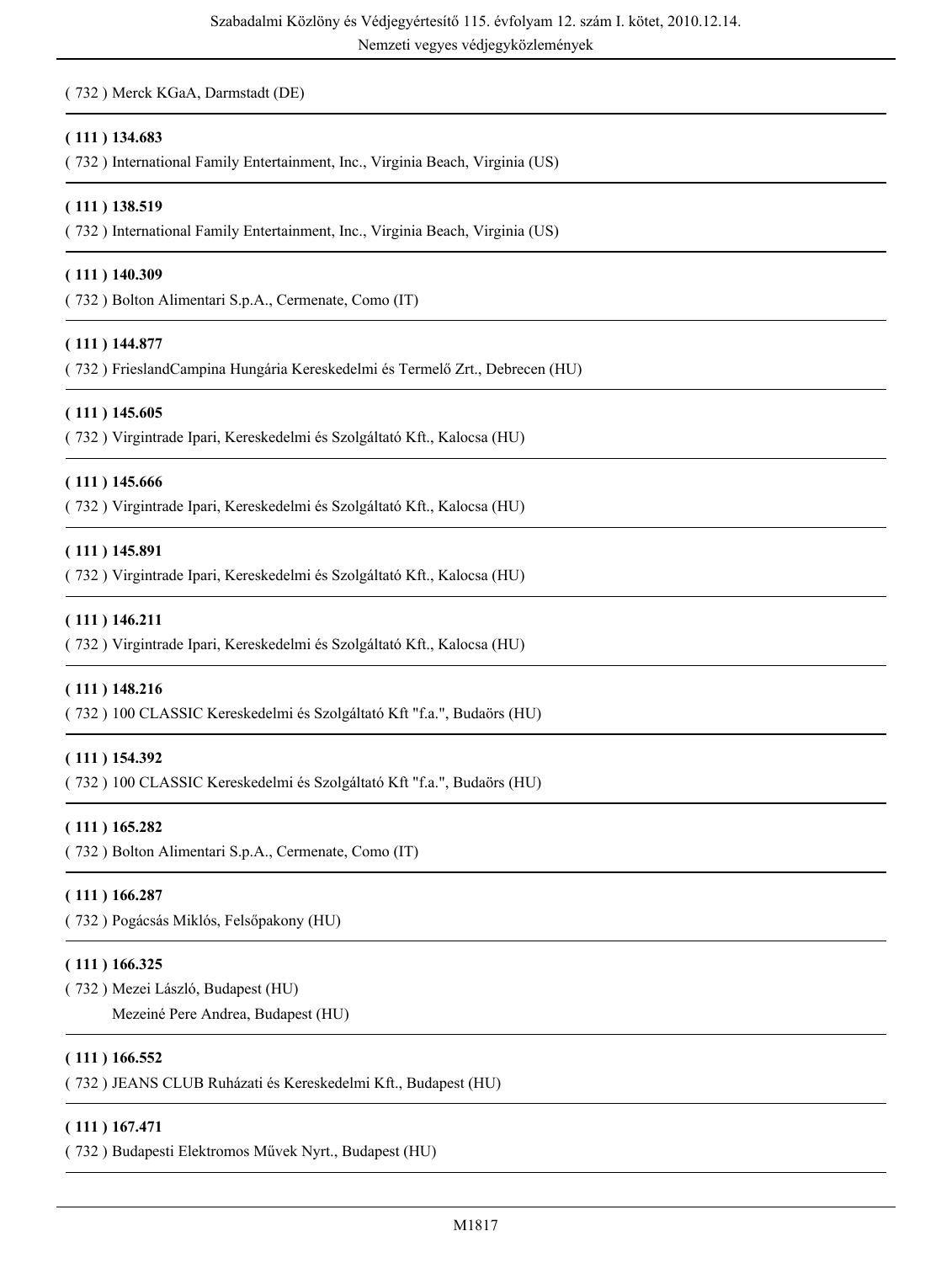Nemzeti vegyes védjegyközlemények

#### **( 111 ) 168.439**

( 732 ) Riviana Foods Inc. (Delaware államban bejegyzett cég), Houston, Texas (US)

### **( 111 ) 168.732**

( 732 ) Orbitz, LLC (Delaware államban bejegyzett cég), Chicago, Illinois (US)

#### **( 111 ) 169.460**

( 732 ) Erkel András, Budapest (HU)

#### **( 111 ) 169.465**

( 732 ) Erkel András, Budapest (HU)

# **( 111 ) 170.156**

( 732 ) Újvilág Mezőgazdasági és Élelmiszeripari Szövetkezet, Abony (HU)

#### **( 111 ) 170.157**

( 732 ) Újvilág Mezőgazdasági és Élelmiszeripari Szövetkezet, Abony (HU)

#### **( 111 ) 170.179**

( 732 ) Triumph International AG., München (DE)

#### **( 111 ) 170.311**

( 732 ) Pioneer Investment Management USA Inc., Boston, Massachusetts (US)

#### **( 111 ) 170.441**

( 732 ) Eckes-Granini International GmbH, Nieder-Olm (DE)

#### **( 111 ) 172.594**

( 732 ) Virgintrade Ipari, Kereskedelmi és Szolgáltató Kft., Kalocsa (HU)

# **( 111 ) 172.703**

( 732 ) KERINGATLAN Kereskedelmi Ingatlanfejlesztő és Kezelő Korlátolt Felelősségű Társaság, Budapest (HU)

#### **( 111 ) 174.137**

( 732 ) Budget Rent A Car System, Inc. (Delaware állam törvényei szerint működő vállalat), Parsippany, New Jersey (US)

# **( 111 ) 179.848**

( 732 ) 100 CLASSIC Kereskedelmi és Szolgáltató Kft "f.a.", Budaörs (HU)

#### **( 111 ) 180.032**

( 732 ) FrieslandCampina Hungária Kereskedelmi és Termelő Zrt., Debrecen (HU)

### **( 111 ) 180.326**

( 732 ) FrieslandCampina Hungária Kereskedelmi és Termelő Zrt., Debrecen (HU)

#### **( 111 ) 180.345**

( 732 ) FrieslandCampina Hungária Kereskedelmi és Termelő Zrt., Debrecen (HU)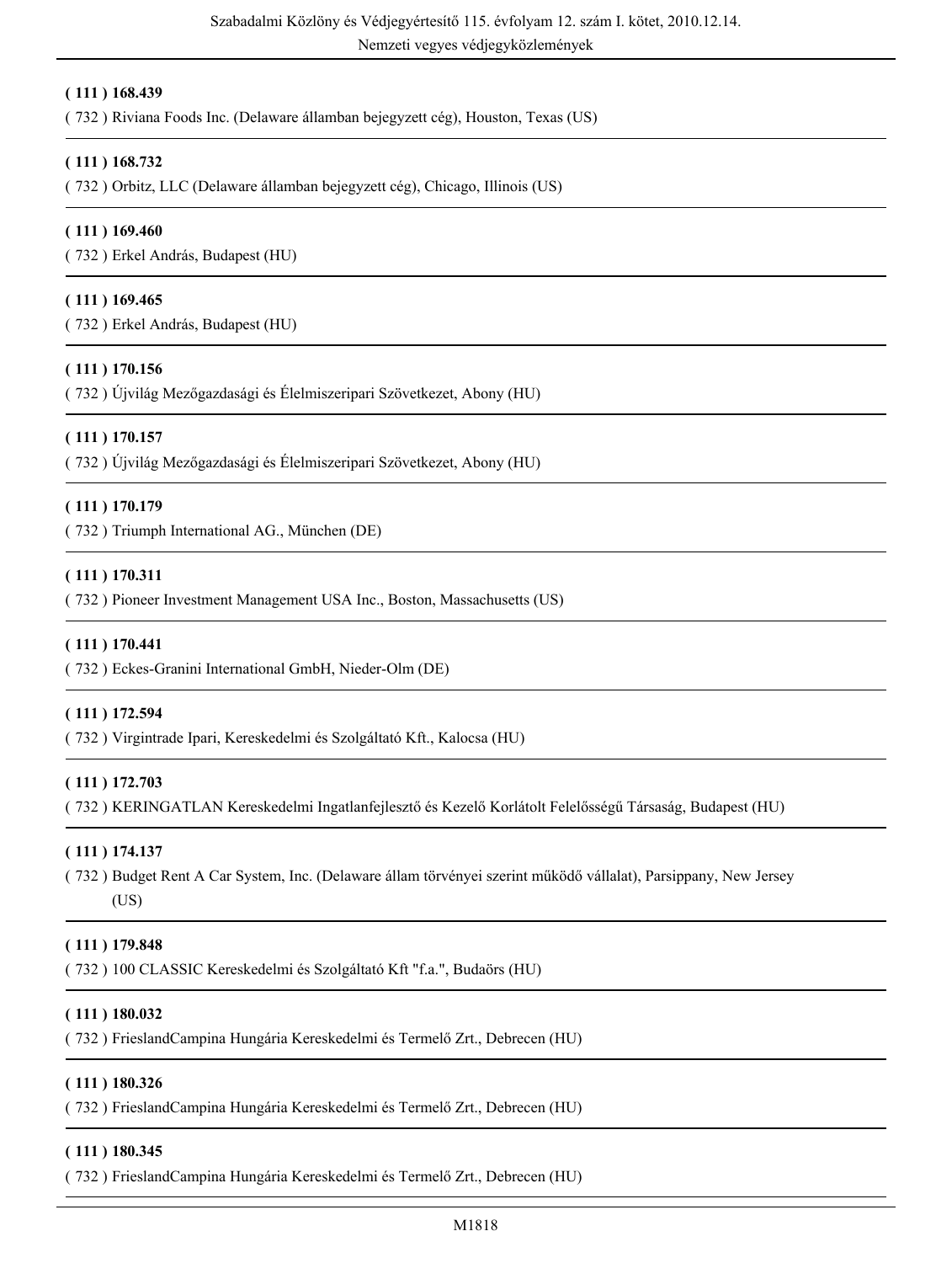# **( 111 ) 184.685**

( 732 ) Arlyn Bt., Budapest (HU)

### **( 111 ) 184.686**

( 732 ) Arlyn Bt., Budapest (HU)

#### **( 111 ) 193.053**

( 732 ) Magyar Lapterjesztő Zrt., Budapest (HU)

#### **( 111 ) 200.899**

( 732 ) MASTERPLAST GROUP KERESKEDELMI Zrt., Sárszentmihály (HU)

# **( 111 ) 201.778**

( 732 ) Bakonyi-Kiss Attila, Budapest (HU)

A rovat 45 darab közlést tartalmaz.

# **Név-, illetve címváltozás**

#### **( 111 ) 113.512**

( 732 ) EGIS Gyógyszergyár Nyrt., Budapest (HU)

#### **( 111 ) 113.744**

( 732 ) Westinghouse Air Brake Technologies Corporation, Wilmerding, Pennsylvania (US)

#### **( 111 ) 122.332**

( 732 ) Pannonpharma Gyógyszergyártó Kft., Pécsvárad (HU)

#### **( 111 ) 123.016**

( 732 ) Penguin Books Ltd., LONDON (GB)

# **( 111 ) 123.017**

( 732 ) Penguin Books Ltd., London (GB)

#### **( 111 ) 125.338**

( 732 ) Reebok International Limited, London (GB)

#### **( 111 ) 125.413**

( 732 ) Reebok International Limited, London (GB)

#### **( 111 ) 126.314**

( 732 ) Reebok International Limited, London (GB)

#### **( 111 ) 127.326**

( 732 ) Reebok International Limited, London (GB)

#### **( 111 ) 130.380**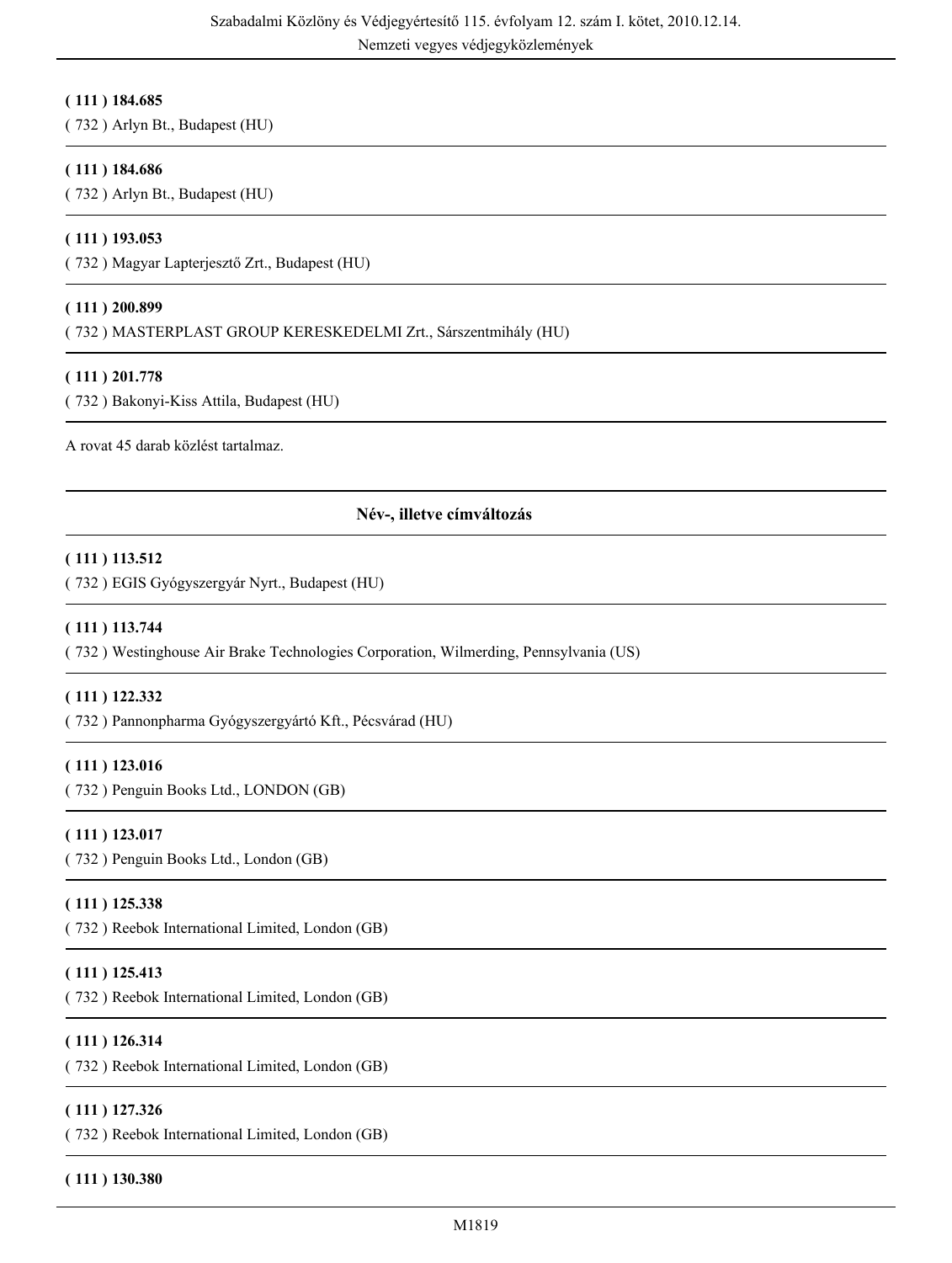# ( 732 ) Magyar Mérnökakadémia, Budapest (HU)

### **( 111 ) 130.625**

( 732 ) WEA INTERNATIONAL INC. (Delaware állam törvényei szerint létesült vállalat), New York,New York (US)

#### **( 111 ) 130.665**

( 732 ) Henkel Consumer Goods Inc., Scottsdale, Arizona (US)

#### **( 111 ) 130.918**

( 732 ) HERBA GERMANY GmbH, Hamburg (DE)

#### **( 111 ) 131.467**

( 732 ) LEGENDA Idegenforgalmi és Művészeti Szolgáltató Kft., Budapest (HU)

#### **( 111 ) 131.468**

( 732 ) LEGENDA Idegenforgalmi és Művészeti Szolgáltató Kft., Budapest (HU)

#### **( 111 ) 131.889**

( 732 ) Dun & Brandstreet International, Ltd. (Delaware állam törvényei szerint működő cég), Short Hills, New Jersey

# (US)

### **( 111 ) 131.975**

( 732 ) INVISTA Technologies S.á.r.l., St. Gallen (CH)

#### **( 111 ) 132.373**

( 732 ) INVISTA Technologies S.á.r.l., St. Gallen (CH)

#### **( 111 ) 132.999**

( 732 ) Australasian Conference Association Limited, New South Wales (AU)

# **( 111 ) 135.471**

( 732 ) Reebok International Ltd., London (GB)

#### **( 111 ) 137.424**

( 732 ) McDonald's International Property Company, Ltd., Wilmington, Delaware (US)

# **( 111 ) 137.725**

( 732 ) AUSTRALASIAN CONFERENCE ASSOCIATION LIMITED, Wahroonga, New South Wales (AU)

#### **( 111 ) 138.695**

( 732 ) Reebok International Limited, London (GB)

#### **( 111 ) 138.696**

( 732 ) Reebok International Limited, London (GB)

#### **( 111 ) 140.004**

( 732 ) Intervet, Inc.,, Roseland, New Jersey (US)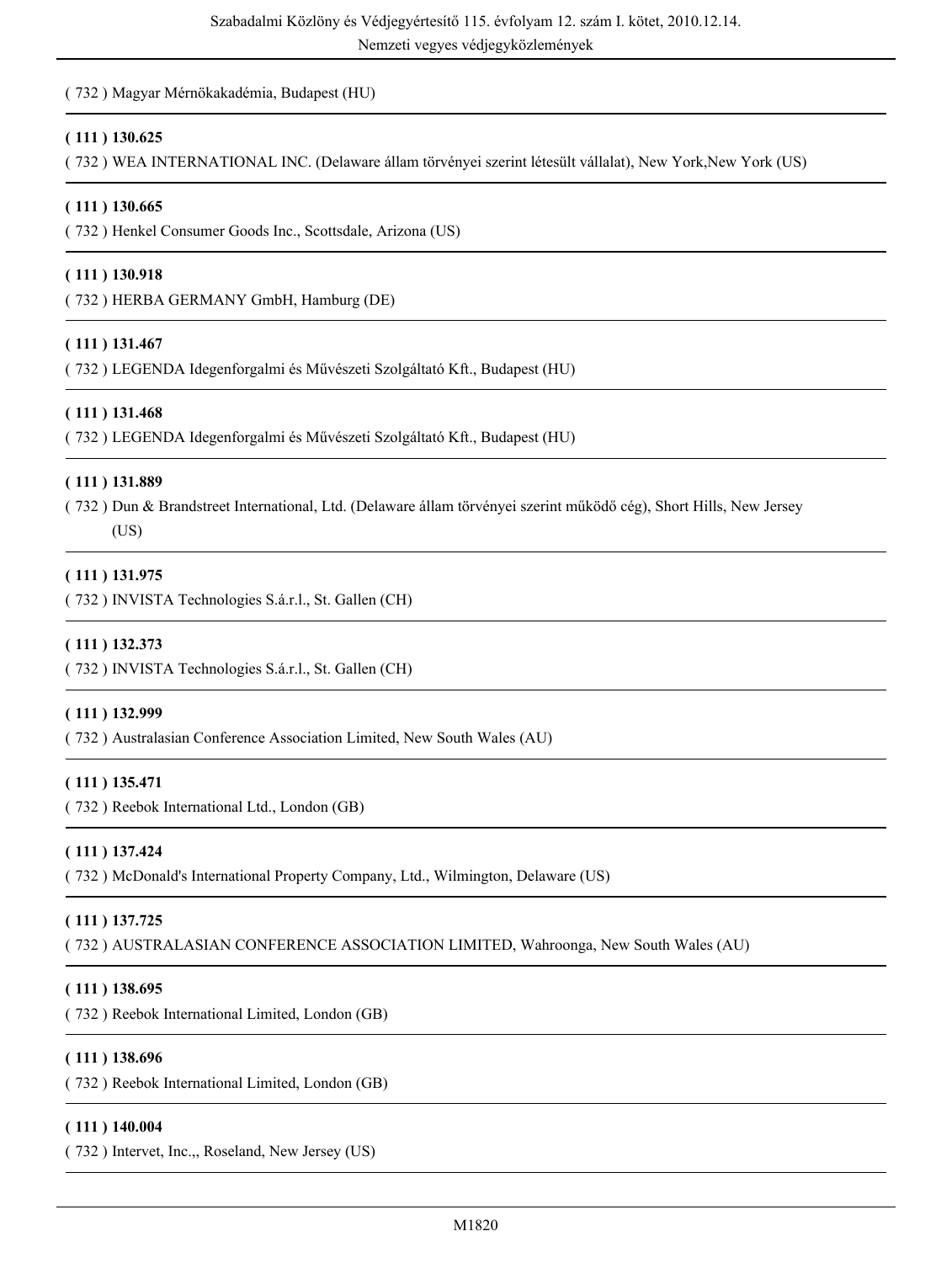# **( 111 ) 142.476**

( 732 ) Győri Keksz Kft., Székesfehérvár (HU)

# **( 111 ) 142.477**

( 732 ) Győri Keksz Kft., Székesfehérvár (HU)

# **( 111 ) 142.478**

( 732 ) Győri Keksz Kft., Székesfehérvár (HU)

# **( 111 ) 142.556**

( 732 ) Australasian Conference Association Limited, New South Wales (AU)

# **( 111 ) 143.935**

( 732 ) GAROSZKÓP KFT., Nyíregyháza (HU)

#### **( 111 ) 144.877**

( 732 ) FrieslandCampina Hungária Kereskedelmi és Termelő Zrt., Debrecen (HU)

#### **( 111 ) 144.966**

( 732 ) Győri Keksz Kft., Székesfehérvár (HU)

#### **( 111 ) 145.605**

( 732 ) Virgintrade Ipari, Kereskedelmi és Szolgáltató Kft., Kalocsa (HU)

# **( 111 ) 145.666**

( 732 ) Virgintrade Ipari, Kereskedelmi és Szolgáltató Kft., Kalocsa (HU)

#### **( 111 ) 145.891**

( 732 ) Virgintrade Ipari, Kereskedelmi és Szolgáltató Kft., Kalocsa (HU)

# **( 111 ) 146.211**

( 732 ) Virgintrade Ipari, Kereskedelmi és Szolgáltató Kft., Kalocsa (HU)

# **( 111 ) 146.452**

( 732 ) Győri Keksz Kft., Székesfehérvár (HU)

# **( 111 ) 146.453**

( 732 ) Győri Keksz Kft., Székesfehérvár (HU)

# **( 111 ) 146.570**

( 732 ) Reebok International Limited, London (GB)

# **( 111 ) 151.126**

( 732 ) Győri Keksz Kft., Székesfehérvár (HU)

#### **( 111 ) 153.146**

( 732 ) Győri Keksz Kft., Székesfehérvár (HU)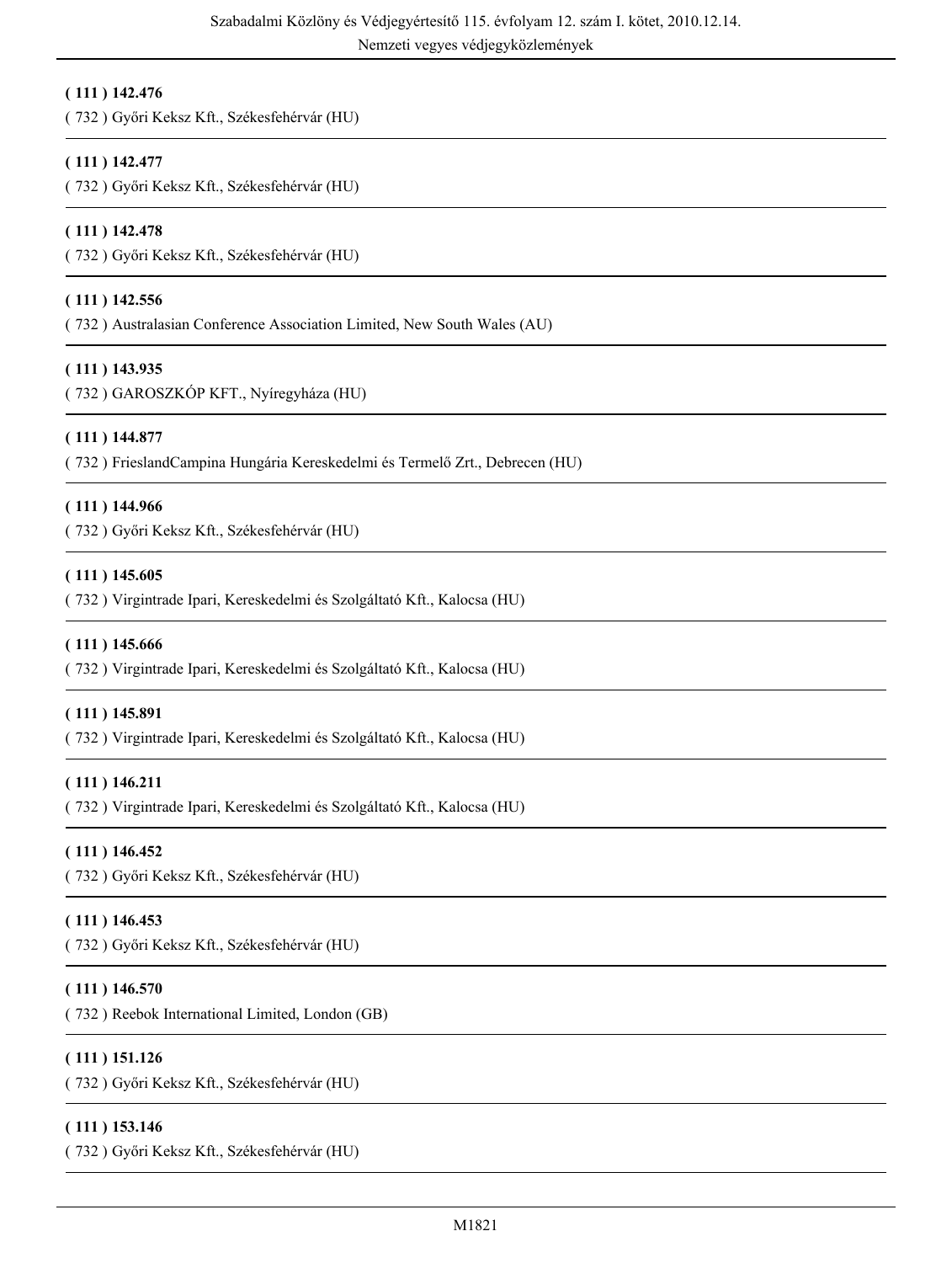Nemzeti vegyes védjegyközlemények

### **( 111 ) 154.392**

( 732 ) 100 CLASSIC Kereskedelmi és Szolgáltató Kft "f.a.", Budaörs (HU)

#### **( 111 ) 163.934**

( 732 ) SAMSUNG ELECTRONICS CO.,LTD., Suwon-si, Gyeonggi-do (KR)

#### **( 111 ) 165.584**

( 732 ) IDG HUNGARY Kft., Budapest (HU)

#### **( 111 ) 165.943**

( 732 ) Klasschem Kft., Algyő (HU)

#### **( 111 ) 166.287**

( 732 ) Pogácsás Miklós, Felsőpakony (HU)

#### **( 111 ) 166.325**

( 732 ) Mezei László, Budapest (HU)

Mezeiné Pere Andrea, Budapest (HU)

#### **( 111 ) 166.623**

( 732 ) QUALITY TOURS UTAZÁSI Iroda Kft., Budapest (HU)

#### **( 111 ) 166.848**

( 732 ) Signal Investment & Management Co. (Delaware államban bejegyzett cég), Wilmington, Delaware (US)

#### **( 111 ) 166.884**

( 732 ) Győri Keksz Kft., Székesfehérvár (HU)

#### **( 111 ) 166.995**

( 732 ) Penny-Market Kft., Alsónémedi (HU)

#### **( 111 ) 166.996**

( 732 ) Penny-Market Kft., Alsónémedi (HU)

#### **( 111 ) 167.003**

( 732 ) Penny-Market Kft., Alsónémedi (HU)

#### **( 111 ) 167.169**

( 732 ) Signal Investment & Management Co. (Delaware államban bejegyzett cég), Wilmington, Delaware (US)

#### **( 111 ) 167.471**

( 732 ) Budapesti Elektromos Művek Nyrt., Budapest (HU)

### **( 111 ) 167.494**

( 732 ) Foseco International Limited, Barlborough Links, Derbyshire (GB)

#### **( 111 ) 167.501**

( 732 ) Foseco International Limited, Barlborough Links, Derbyshire (GB)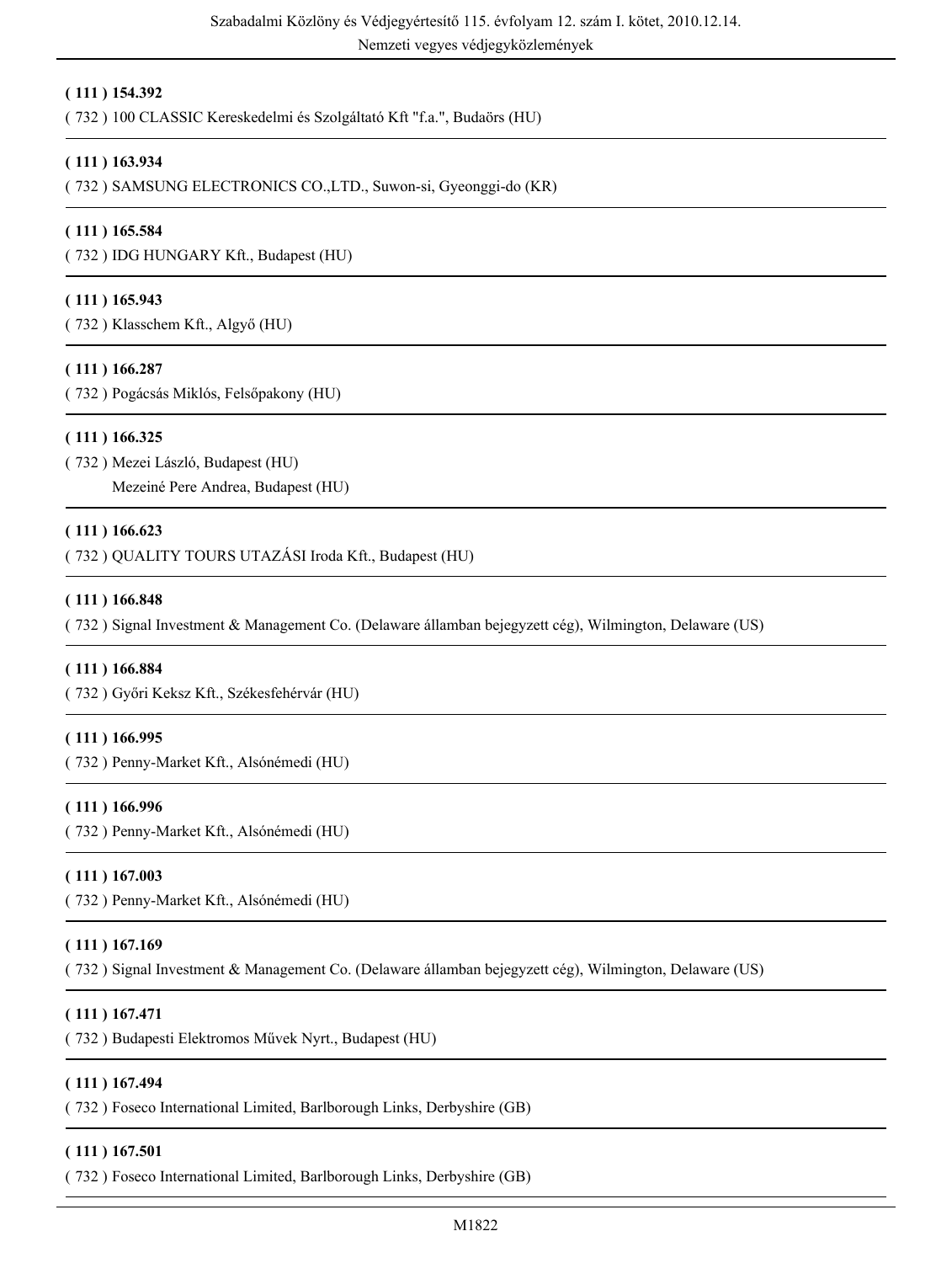# **( 111 ) 167.776**

( 732 ) DELTHA Rendszerház Kft., Gellénháza (HU)

# **( 111 ) 167.778**

( 732 ) DELTHA Rendszerház Kft., Gellénháza (HU)

### **( 111 ) 167.779**

( 732 ) DELTHA Rendszerház Kft., Gellénháza (HU)

# **( 111 ) 167.782**

( 732 ) MTI Magyar Távirati Iroda Zártkörűen Működő Részvénytársaság, Budapest (HU)

#### **( 111 ) 167.826**

( 732 ) Magángyógyszerészek Országos Szövetsége, Budapest (HU)

# **( 111 ) 167.973**

( 732 ) MTM-SBS Televízió Zártkörűen Működő Részvénytársaság, Budapest (HU)

#### **( 111 ) 168.314**

( 732 ) INDUSTRIE HOLDING GmbH, Schwechat (AT)

#### **( 111 ) 168.732**

( 732 ) Orbitz, LLC (Delaware államban bejegyzett cég), Chicago, Illinois (US)

#### **( 111 ) 168.796**

( 732 ) M-Gel Hungary Video-Delikát Kft., Budapest (HU)

#### **( 111 ) 168.803**

( 732 ) Foseco International Limited, Barlborough Links, Derbyshire (GB)

#### **( 111 ) 168.858**

( 732 ) Penny-Market Kft., Alsónémedi (HU)

#### **( 111 ) 168.976**

( 732 ) Avanade, Inc., Seattle (US)

#### **( 111 ) 169.678**

( 732 ) OSI Pharmaceuticals, Inc. (Delaware államban bejegyzett cég), Melville (US)

#### **( 111 ) 171.605**

( 732 ) Győri Keksz Kft., Székesfehérvár (HU)

# **( 111 ) 171.609**

( 732 ) Győri Keksz Kft., Székesfehérvár (HU)

#### **( 111 ) 171.612**

( 732 ) Győri Keksz Kft., Székesfehérvár (HU)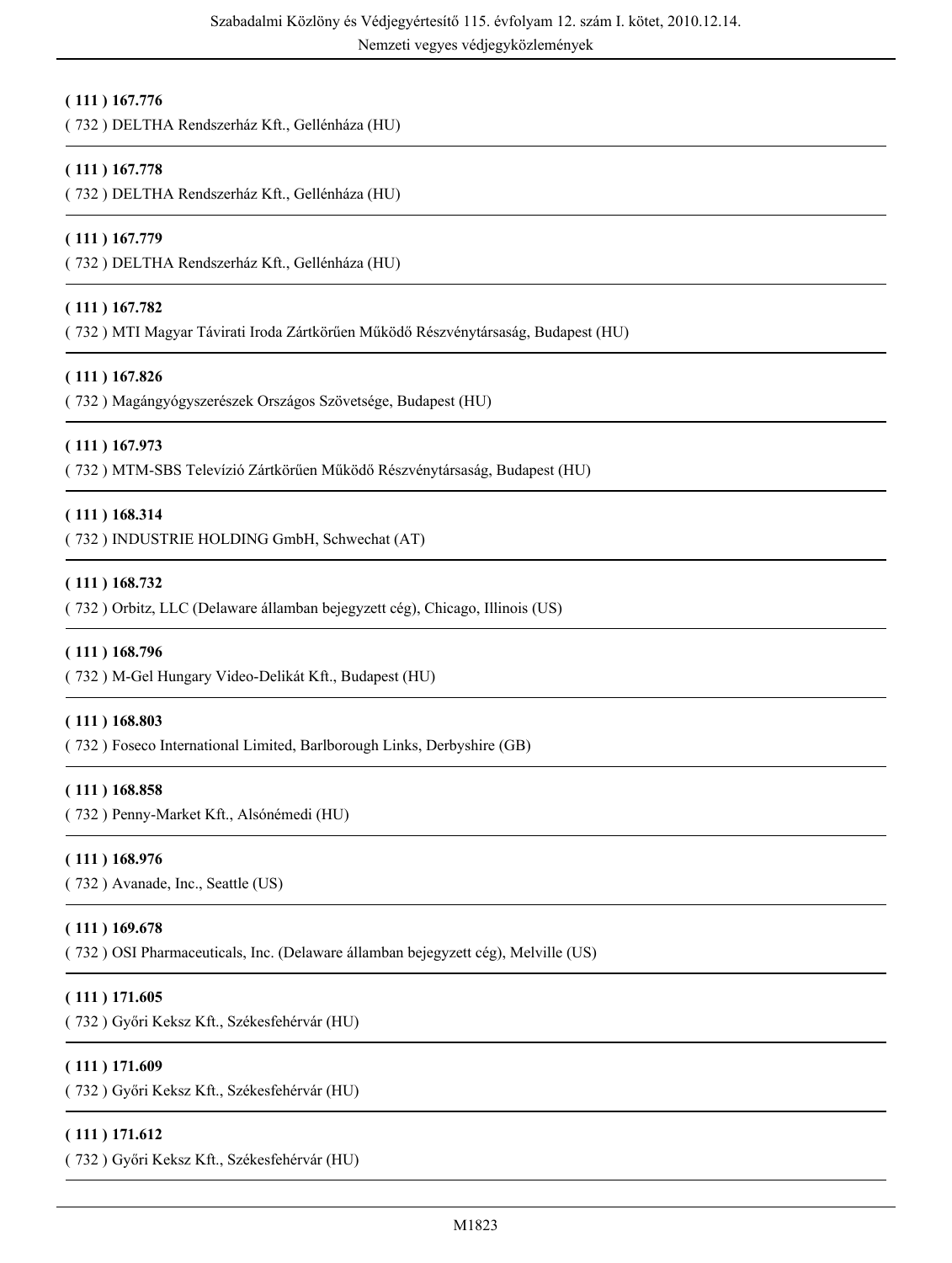# **( 111 ) 171.614**

( 732 ) Győri Keksz Kft., Székesfehérvár (HU)

# **( 111 ) 171.616**

( 732 ) Győri Keksz Kft., Székesfehérvár (HU)

# **( 111 ) 171.619**

( 732 ) Győri Keksz Kft., Székesfehérvár (HU)

# **( 111 ) 171.732**

( 732 ) Mark Anthony International SRL, St. Michael (BB)

# **( 111 ) 172.030**

( 732 ) Győri Keksz Kft., Székesfehérvár (HU)

# **( 111 ) 172.574**

( 732 ) Győri Keksz Kft., Székesfehérvár (HU)

# **( 111 ) 172.594**

( 732 ) Virgintrade Ipari, Kereskedelmi és Szolgáltató Kft., Kalocsa (HU)

# **( 111 ) 174.786**

( 732 ) DELTHA Rendszerház Kft., Gellénháza (HU)

# **( 111 ) 174.828**

( 732 ) Győri Keksz Kft., Székesfehérvár (HU)

# **( 111 ) 175.199**

( 732 ) Sunovion Pharmaceuticals Inc., Marlborough, Massachusetts (US)

# **( 111 ) 175.809**

( 732 ) Győri Keksz Kft., Székesfehérvár (HU)

# **( 111 ) 175.810**

( 732 ) Győri Keksz Kft., Székesfehérvár (HU)

# **( 111 ) 175.856**

( 732 ) Győri Keksz Kft., Székesfehérvár (HU)

# **( 111 ) 175.857**

( 732 ) Győri Keksz Kft., Székesfehérvár (HU)

# **( 111 ) 176.552**

( 732 ) Reebok International Limited, London (GB)

# **( 111 ) 177.131**

( 732 ) Győri Keksz Kft., Székesfehérvár (HU)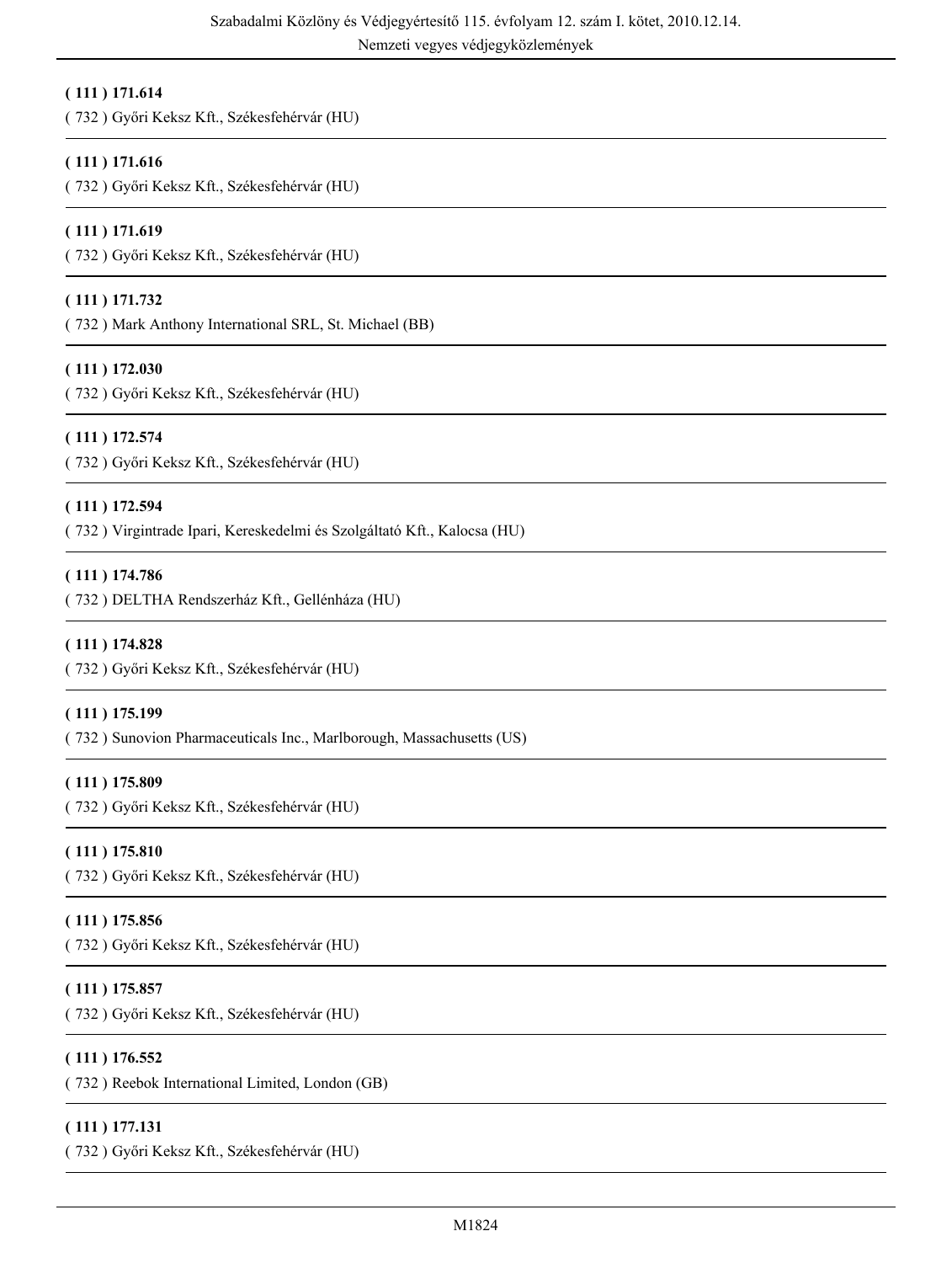# **( 111 ) 177.133**

( 732 ) Győri Keksz Kft., Székesfehérvár (HU)

# **( 111 ) 177.134**

( 732 ) Győri Keksz Kft., Székesfehérvár (HU)

# **( 111 ) 177.827**

( 732 ) Győri Keksz Kft., Székesfehérvár (HU)

# **( 111 ) 177.828**

( 732 ) Győri Keksz Kft., Székesfehérvár (HU)

# **( 111 ) 177.829**

( 732 ) Győri Keksz Kft., Székesfehérvár (HU)

# **( 111 ) 177.830**

( 732 ) Győri Keksz Kft., Székesfehérvár (HU)

# **( 111 ) 177.831**

( 732 ) Győri Keksz Kft., Székesfehérvár (HU)

# **( 111 ) 178.179**

( 732 ) Győri Keksz Kft., Székesfehérvár (HU)

#### **( 111 ) 178.180**

( 732 ) Győri Keksz Kft., Székesfehérvár (HU)

#### **( 111 ) 178.181**

( 732 ) Győri Keksz Kft., Székesfehérvár (HU)

# **( 111 ) 178.182**

( 732 ) Győri Keksz Kft., Székesfehérvár (HU)

# **( 111 ) 179.413**

( 732 ) Győri Keksz Kft., Székesfehérvár (HU)

# **( 111 ) 179.913**

( 732 ) Győri Keksz Kft., Székesfehérvár (HU)

# **( 111 ) 180.032**

( 732 ) FrieslandCampina Hungária Kereskedelmi és Termelő Zrt., Debrecen (HU)

#### **( 111 ) 180.326**

( 732 ) FrieslandCampina Hungária Kereskedelmi és Termelő Zrt., Debrecen (HU)

#### **( 111 ) 180.345**

( 732 ) FrieslandCampina Hungária Kereskedelmi és Termelő Zrt., Debrecen (HU)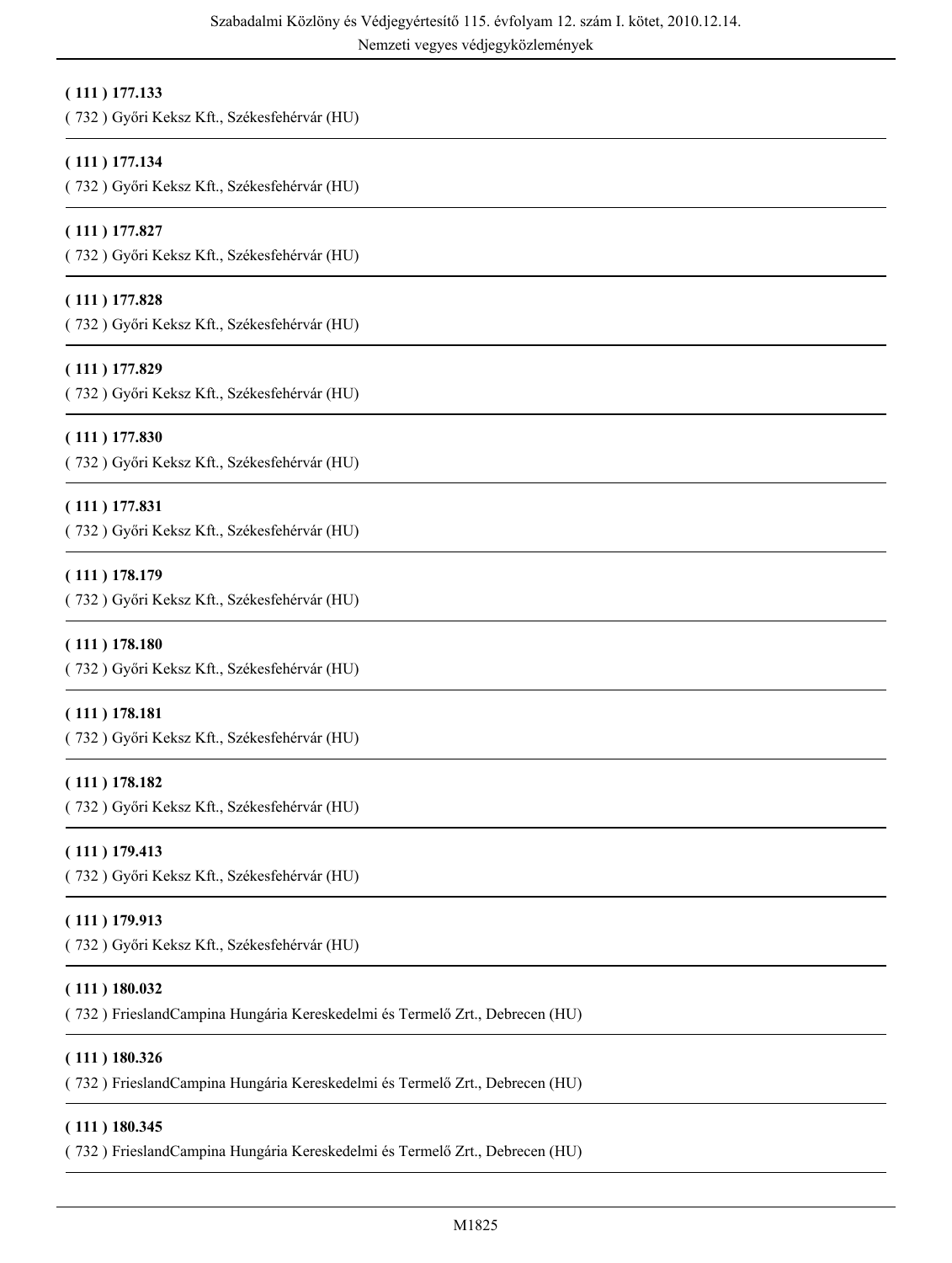# **( 111 ) 181.715**

( 732 ) Tiger of Sweden AB, Stockholm (SE)

# **( 111 ) 182.339**

( 732 ) Győri Keksz Kft., Székesfehérvár (HU)

# **( 111 ) 183.784**

( 732 ) Győri Keksz Kft., Székesfehérvár (HU)

# **( 111 ) 184.035**

( 732 ) Győri Keksz Kft., Székesfehérvár (HU)

# **( 111 ) 184.326**

( 732 ) Berlington Hungary Kft., Budapest (HU)

# **( 111 ) 185.461**

( 732 ) Győri Keksz Kft., Székesfehérvár (HU)

# **( 111 ) 185.462**

( 732 ) Győri Keksz Kft., Székesfehérvár (HU)

# **( 111 ) 185.573**

( 732 ) Győri Keksz Kft., Székesfehérvár (HU)

# **( 111 ) 185.574**

( 732 ) Győri Keksz Kft., Székesfehérvár (HU)

#### **( 111 ) 185.588**

( 732 ) Győri Keksz Kft., Székesfehérvár (HU)

# **( 111 ) 187.030**

( 732 ) Győri Keksz Kft., Székesfehérvár (HU)

# **( 111 ) 187.032**

( 732 ) Győri Keksz Kft., Székesfehérvár (HU)

# **( 111 ) 187.035**

( 732 ) Győri Keksz Kft., Székesfehérvár (HU)

# **( 111 ) 187.048**

( 732 ) Győri Keksz Kft., Székesfehérvár (HU)

# **( 111 ) 187.126**

( 732 ) Győri Keksz Kft., Székesfehérvár (HU)

# **( 111 ) 187.212**

( 732 ) Győri Keksz Kft., Székesfehérvár (HU)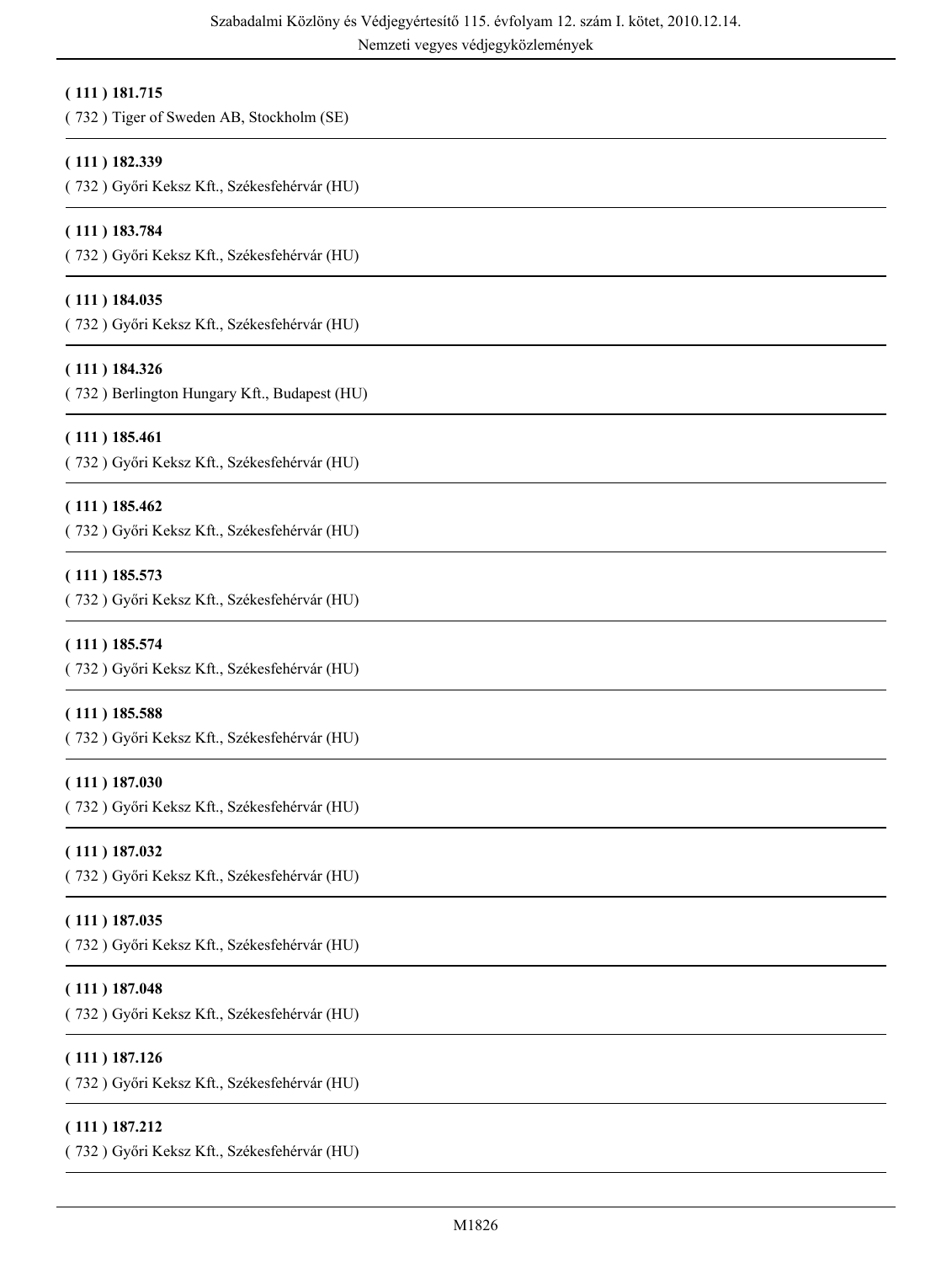#### **( 111 ) 189.020**

( 732 ) Győri Keksz Kft., Székesfehérvár (HU)

# **( 111 ) 189.811**

( 732 ) Győri Keksz Kft., Székesfehérvár (HU)

# **( 111 ) 190.376**

( 732 ) Győri Keksz Kft., Székesfehérvár (HU)

# **( 111 ) 190.674**

( 732 ) Győri Keksz Kft., Székesfehérvár (HU)

# **( 111 ) 193.902**

( 732 ) Győri Keksz Kft., Székesfehérvár (HU)

# **( 111 ) 195.207**

( 732 ) Győri Keksz Kft., Székesfehérvár (HU)

# **( 111 ) 195.212**

( 732 ) Győri Keksz Kft., Székesfehérvár (HU)

# **( 111 ) 195.219**

( 732 ) Győri Keksz Kft., Székesfehérvár (HU)

# **( 111 ) 195.794**

( 732 ) Győri Keksz Kft., Székesfehérvár (HU)

#### **( 111 ) 195.882**

( 732 ) Győri Keksz Kft., Székesfehérvár (HU)

# **( 111 ) 196.553**

( 732 ) Győri Keksz Kft., Székesfehérvár (HU)

#### **( 111 ) 198.794**

( 732 ) Csörsz utca Kft., Budapest (HU)

#### **( 111 ) 198.799**

( 732 ) Csörsz utca Kft., Budapest (HU)

# **( 111 ) 198.811**

( 732 ) Csörsz utca Kft., Budapest (HU)

#### **( 111 ) 200.319**

( 732 ) Győri Keksz Kft., Székesfehérvár (HU)

#### **( 111 ) 201.009**

( 732 ) Hotel Booking Bt., Miskolc (HU)